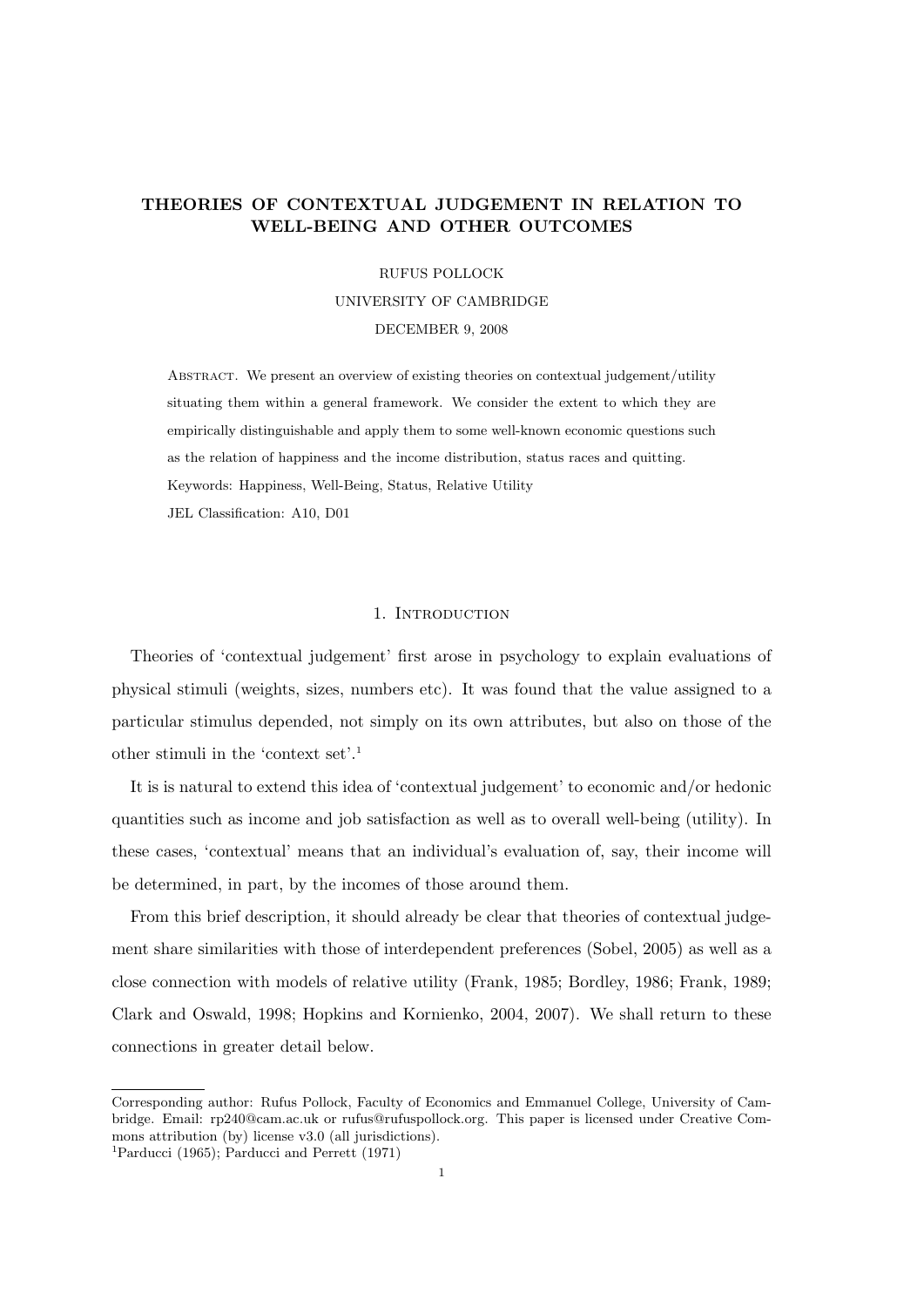The paper is organized as follows. In the first section, we introduce some standard terminology and definitions. We follow this, in the second section, with some concrete examples of situations where a contextual approach is valuable. The third section then introduces the theory itself. Here, in addition to providing a general discussion we outline the main contextual theories in use. With the theory in place, in the fourth section we discuss briefly its implications for empirical work, particularly the ways in which we can test for the existence of contextual effects and compare different theories. Last we apply the models to some specific cases such as the relationship of reported happiness and income.

#### 2. Terminology and Definitions

There is some outcome variable  $x$ , for example income, consumption, job-satisfaction etc (more examples and details are presented in the next section – if it would help to have a concrete example in mind the reader may wish to look ahead briefly now).

For simplicity, we take  $x$  to be scalar valued and lie on the real line but the following can be adapted to more general cases without difficulty. Take a particular agent  $i$  and let  $x_i$  be the associated outcome. Consider a context set C consisting of other outcomes of the same type but achieved by 'others' ('others' may either be other entities or the same entity at a different point in time).<sup>2</sup>

It will often be convenient to convert the context set to a probability distribution in the following manner. First, recall that C contains members which are real-valued and that C is discrete and finite. We may therefore define the probability assigned to an outcome as the number of times it occurs divided by the total number of outcomes. This gives us a discrete probability distribution. It is useful to go beyond this to consider the case where  $C$  is non-finite (e.g. continuous) as this is mathematically more tractable and will usually represent a good approximation if  $C$  is large. In this case  $C$  may be taken as represented by some density function on the real line. With little loss of generality for the problems we are considering we may assume that this density is normalizable and corresponds to some Lesbegue measurable function. Thus, corresponding to any context set  $C$  we have a

<sup>&</sup>lt;sup>2</sup>It is notationally convenient to include in the context set  $C$  the outcome being evaluated. In the case where the context set is large this will clearly have little impact but when the context set is small this might no longer be so.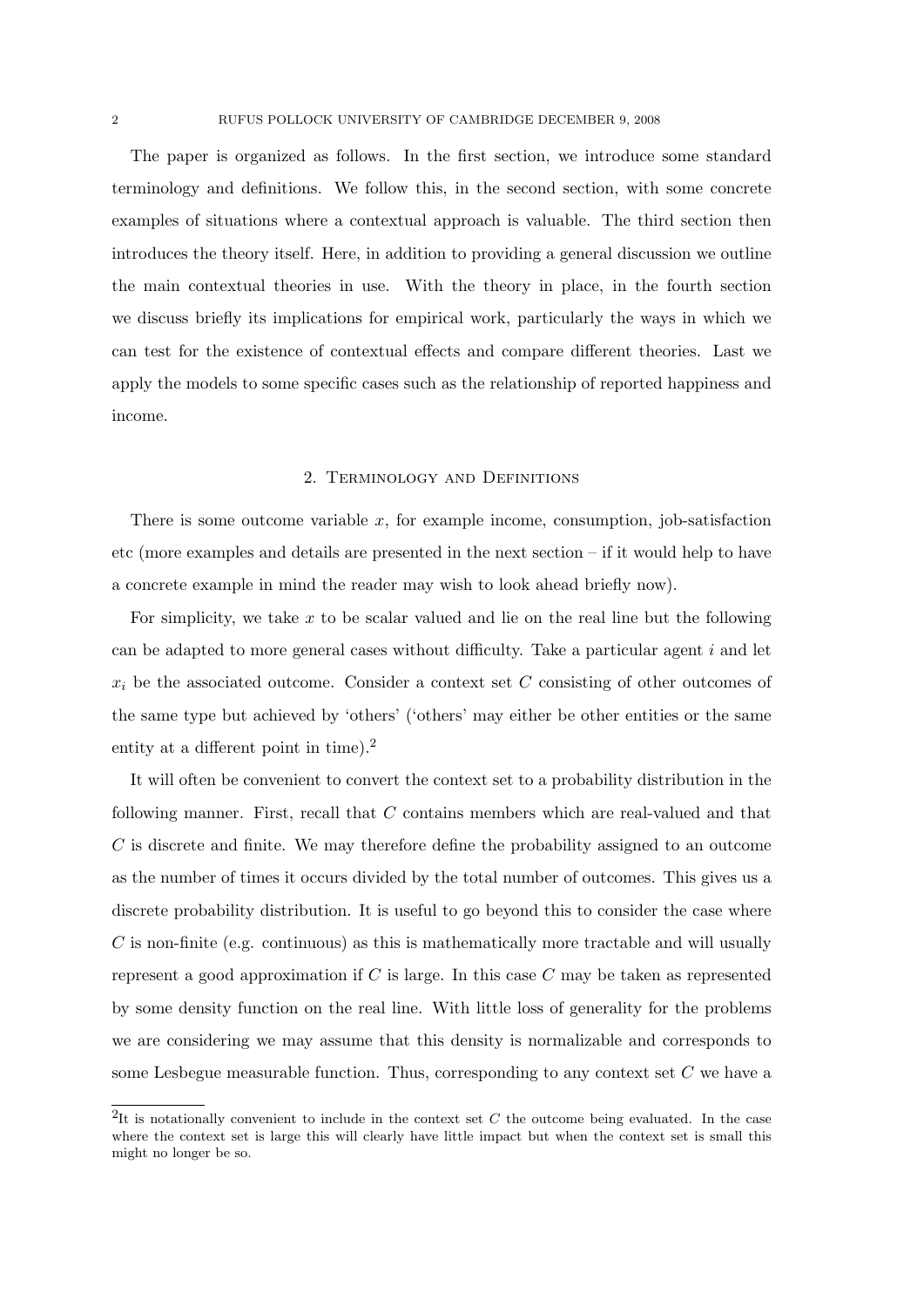cumulative distribution function  $F$  – and given any  $F$  we can interpret it as representing some context set  $C$ . Thus, in what follows we shall often use  $C$  and  $F$  interchangeably. With this equivalence in place we may now define:

**Definition 1.** The judgement of  $x_i$ , given context set  $C$ , is provided by the real-valued judgement function:  $J = J(x, C)$ . Formally a judgement function is a mapping:

$$
J: \mathbf{R} \times \mathbf{F} \to \mathbf{R}
$$

Where **F** is the set of probability distributions on **R**.

In reality the actual judgement  $(J)$  is not available to others as it is a subjective experience. Rather the judgement is presented to the outside world in the form of some explicit category (verbal or otherwise), or, implicitly, in its role of informing some choice process. The question of how observed categorizations or choices relates to the underlying experience or judgement is clearly of some importance and we return to it below. For the time being, however, we shall assume that the relationship is known and invertible and hence we may proceed as if the judgement is itself observable.

In theory, C (and J) could vary with outcomes. However, we shall always assume that a J and C can be chosen so that they are common across outcomes.<sup>3</sup> In particular, for any outcome in C, the context set of this outcome is also (a subset of)  $C<sup>4</sup>$  We shall refer to context sets which have this property as coherent. This permits us to consider average judgement:

Definition 2. The average or total judgement of a set of outcomes which form a coherent context set is (recall that  $F$  is the density function associated to  $C$ ):

$$
J(C) = \bar{J}(C) = \int J(x, F)dF(x)
$$

In some circumstances the focus is on the evaluation of a set of experiences (i.e. the context set itself) and we do not know the evaluation of individual 'stimuli' within that

<sup>&</sup>lt;sup>3</sup>Formally this means J may be decomposed into a function:  $H : F \to G$  where G in turn is the set of functions:  $\mathbf{R} \to \mathbf{R}$  so that  $J(x, C) = J(x, F) = H(F)(x)$ .

<sup>&</sup>lt;sup>4</sup>The subset point is important. For example, in the case where the outcomes are temporally ordered, say the incomes of a given individual over time, the evaluation of any outcome may have as its (relevant) context set only those outcomes which occurred previously.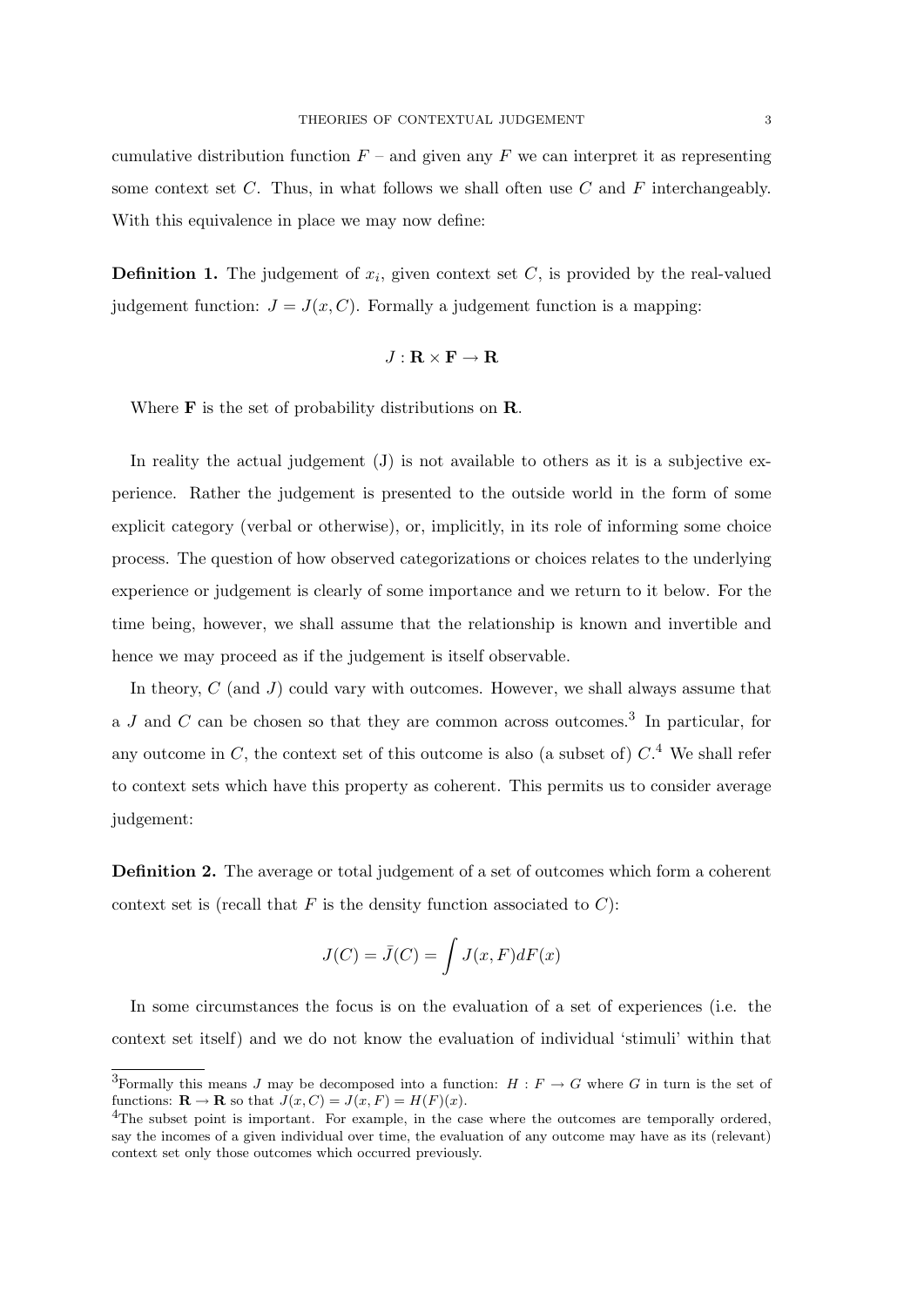whole. In that case  $J(C)$  may be defined directly as a function of C rather than being defined by some form of averaging.

As it stands the definition of a contextual judgement allows for a situation in which the context does not matter, i.e.  $J(x, C) = g(x)$  for some function g. Such judgement functions will not be of great interest to us. This motivates the following definition:

**Definition 3.** A judgement function  $J$  is:

- 'pure self' (or self-only) if  $J(x, C) = g(x)$  for some function g (and all C).
- 'contextual' if it is not 'pure self'.

Thus, in this paper, the restriction just discussed can be rephrased as the fact that we will concern ourselves only with the case of 'contextual' judgement functions. Our next step is to name some particular important restrictions on contextual judgement functions.

**Definition 4.** A judgement function  $J$  is:

- 'pure' contextual if a positive shift in all values has no impact on judgement:  $J(x + k, C + k) = J(x, C)$  (where  $C + k$  denotes the set of outcomes which have all increased by  $k$ ).
- 'separable' if the judgement is linearly separable into pure self and pure contextual components:  $J(x, C) = g(x) + j(x, C)$  (where j is pure contextual).
- 'rank based, or (pure) relative' if the judgement function depends only on relative (rank) position in the context set:  $J(x, C) = g(R_C(x))$  for some function g and  $R_C(x)$  being the rank of x within the set C (normalized to be between 0 and 1).

Remark 5. The definition of 'pure' contextual functions was based on stability under transformation. It is useful to formalize the idea a little. Suppose we have an invertible function h then hC or  $h(C)$  denotes the context set under translation by h, that is  $h(C)$ is the new set in which each of the elements is transformed by  $h$ . In terms of  $F$  this corresponds to a translation of the distribution function by  $h$ , that is if F is the distribution function the new distribution function is  $F \cdot h^{-1}$ . We shall say a judgement function, J is stable under the transformation  $h$  if, for all outcomes,  $x$ , in the context set  $C$ :  $J(h(x), h(C)) = J(h(x), F \cdot h^{-1}) = J(x, C)$ . With this definition, a 'pure' contextual judgement function is one that is stable under translation.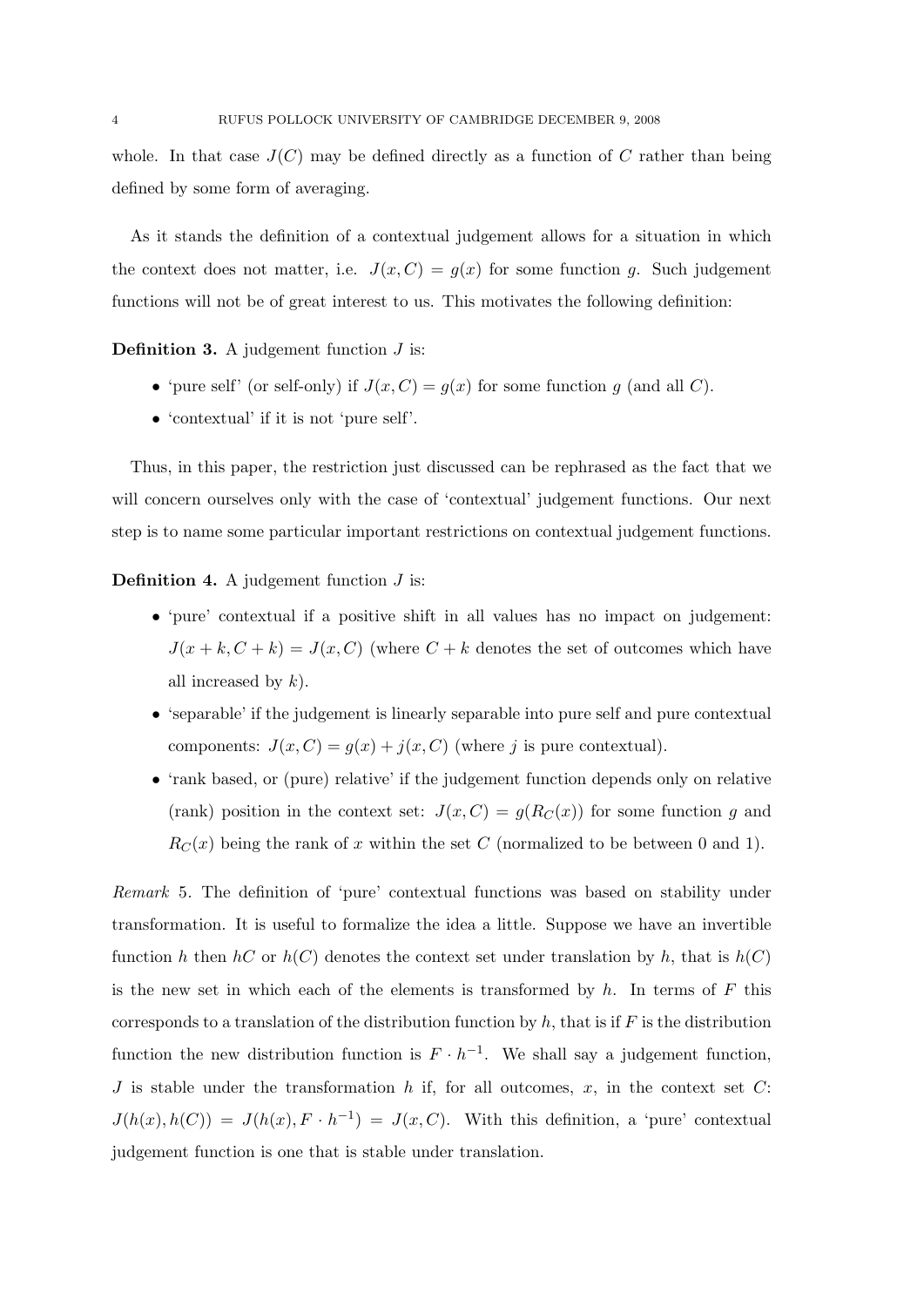Remark 6. The 'pure' contextual case encapsulates that in which judgement is 'relative'. However, we have reserved the term relative for the case in which judgement is purely based on rank order. As we shall see below, there are 'pure' contextual judgement functions which are not 'rank based'.

Remark 7. As it will figure prominently in what follows it is useful to be precise about the rank of a variable in a set. First, supposing the set is finite, the unnormalized rank of an item is simply the position (based at zero) in which that item appears in the set when it is ordered from smallest to largest (with ties dealt with by averaging). The normalized ranking, which is more relevant for our purposes, is obtained from the representation of the context set as a distribution F. In this case, the rank  $R(x)$  of a value x equals  $F(x) - \frac{F(x) - F(x^{-})}{2}$  where  $F(x^{-}) = \lim_{x \to -x} F(x')$ .<sup>5</sup> The second-term corrects for what occurs when there are mass points. Where the distribution has no mass-points (i.e. is continuous and has continuous pdf) the second term disappears and the rank equates to  $F(x)$ . For the sake of simplicity, in what follows, we shall almost always assume that this is the case, and therefore that rank equates exactly to position in the distribution  $F(x)$ .

## 3. Example Applications

The use of a contextual judgement approach is natural in any situation where a context/reference set influences a decision-maker. Here we discuss various concrete real-world examples where this might be so. In each cases we identify:

- (1) The item about which a judgement is being formed.
- (2) The context set for the formation of this judgement.

It is also worth commenting briefly on the interpretation of the 'judgement' itself. For economists, one of the most natural applications of the contextual framework judgement is when judgement equates to utility or well-being.<sup>6</sup>

With this interpretation, the contextual judgement framework, in its general form, is essentially identical to the case of interdependent preferences.<sup>7</sup> However, as illustrated by

<sup>&</sup>lt;sup>5</sup>In the discrete case this particular formulation results in the rank lying between  $p_{min}/2$  and  $1-p_{max}/2$ where  $p_{min}, p_{max}$  are the probabilities of the minimum and maximum values respectively.

 $6$ Of course, it can be objected that the judgement is distinct from the underlying experienced utility. However, such 'underlying' experience is almost never observed and for the choices we do observe it it will be the 'judgement' which is the operational quantity and not the underlying utility. We therefore lose nothing by equating the two variables. See Clark et al. (2008) for further discussion on this point. <sup>7</sup>See Sobel (2005) for a detailed review.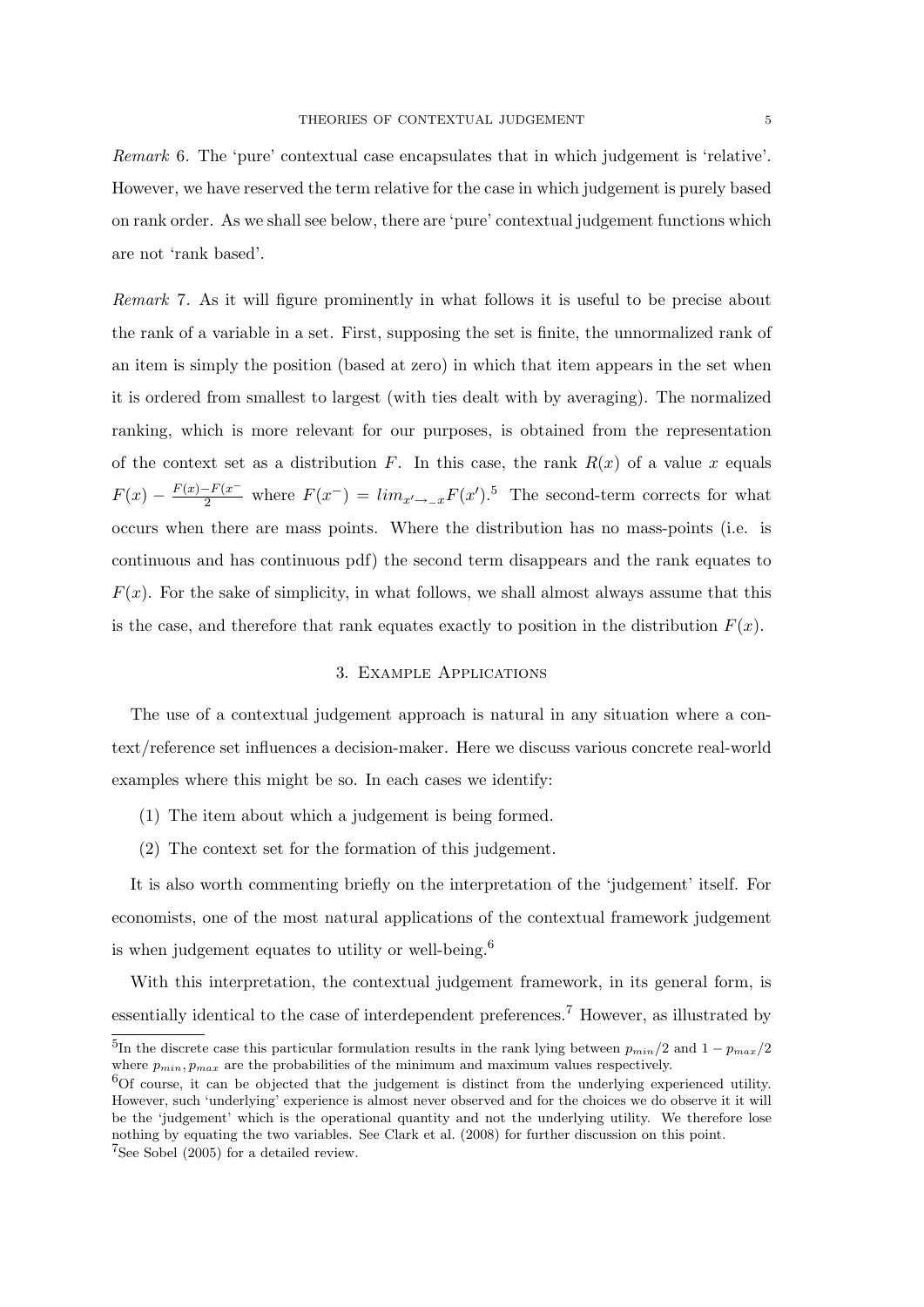the examples below, while utility/well-being is one obvious and natural interpretation it is not the only one. For example, the judgement could be a narrower measure of 'satisfaction', such as that related to a job or a particular environment or it can even be taken to be a direct monetary (or prestige) payoff in the case of explicit races such as those involved in sport or research. Furthermore, the focus of interdependent preference is often rather different from that found here – for example, fairness and reciprocity figure prominently.

# 3.1. Income and Well-Being.

- The outcome is income.
- The context set are the incomes of others.
- Judgement is reported utility or well-being.

Note that there is flexibility in the definition of the context set. For example, it could be one's work colleagues, one's peers, one's neighbours (Luttmer, 2005), all members of society or even members other societies.

3.2. Status Races (and Patent Races). The classic status race case, as studied by e.g. Frank (1985); Hopkins and Kornienko (2004), corresponds to:

- The outcome is (visible) consumption or income.
- The context set are the consumption or incomes of others.
- Judgement corresponds to 'status' and is 'pure relative' or 'rank-based', i.e. derived from the outcome via a rank-based function.

The patent race case, studied by e.g. Loury (1979); Dasgupta and Stiglitz (1980), corresponds to:

- The outcome is research expenditure.
- The context set are the research expenditure of other participants.
- 'Judgement' corresponds to the payoff from participation which in the standard cases take the simple form of a patent worth  $V$  to the winner and zero to everyone else. Formally, take h as the 'hazard' function connecting expenditure to rank and R as the rank function. Then  $J(x, C) = g(R(h(x)))$  where  $g(1) = V$  and is 0 otherwise – i.e. the winner gets  $V$  and everyone else receives 0.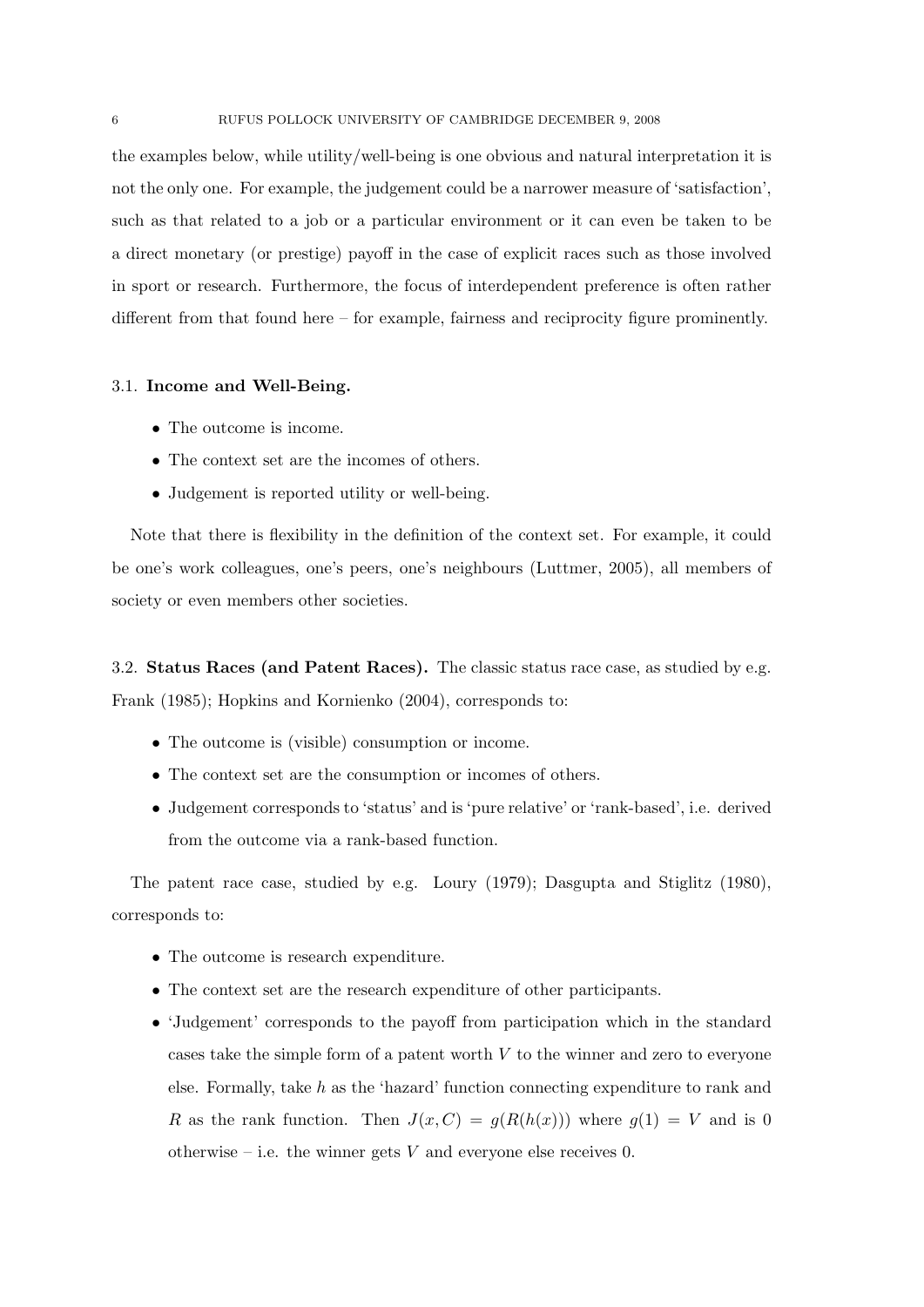Note that it is easy to generalize this last case to more complex payoffs as a function of rank. For example, most sporting competitions award prizes to those in second and third places as well as to those who come first.

#### 3.3. Self-Comparison.

- Outcome is any relevant value (subjective well-being/happiness, satisfaction with work, income, leisure etc).
- Context set is set of own outcomes in previous periods rather than outcomes of others.

For example, Loewenstein and Sicherman (1991) examines preferences for different wage profiles (sequences of wages). They find that increasing wage profiles were preferred to decreasing ones even though the latter delivered a higher present value – a result which obviously does not fit with traditional theory but which can be accommodated within the contextual framework (if the present outcome is compared against outcomes up until the present and increasing profile ensures that the present outcome is always at the top end of the context set).

Loewenstein and Prelec (1993) looks at a more general case of preferences for particular sequences of outcomes (for example, meals at different types of restaurant or scheduling a good and a bad experience) and again find that placing outcomes within a defined sequence (for us 'context') affects preferences for those outcomes.<sup>8</sup> While the interpretation of these results in the paper focus on a specific model based on reference and anticipated utility, a contextual judgement/utility approach is also a natural fit.

#### 3.4. Evaluation of Pain.

- Outcome is current level of pain.
- Context set is pain experienced within the current reference frame.
- Evaluation of experience is based on total judgement of the entire context set.

This example was motivated by Redelmeier and Kahneman (1996); Redelmeier et al. (2003), which investigate patients' evaluation of colonoscopy and lithotripsy procedures.

<sup>&</sup>lt;sup>8</sup>In one case (unpleasant aunt, nice colleagues example) they also show how the temporal proximity of the outcomes affects whether they are evaluated together, as part of the same 'sequence' (context), or separately.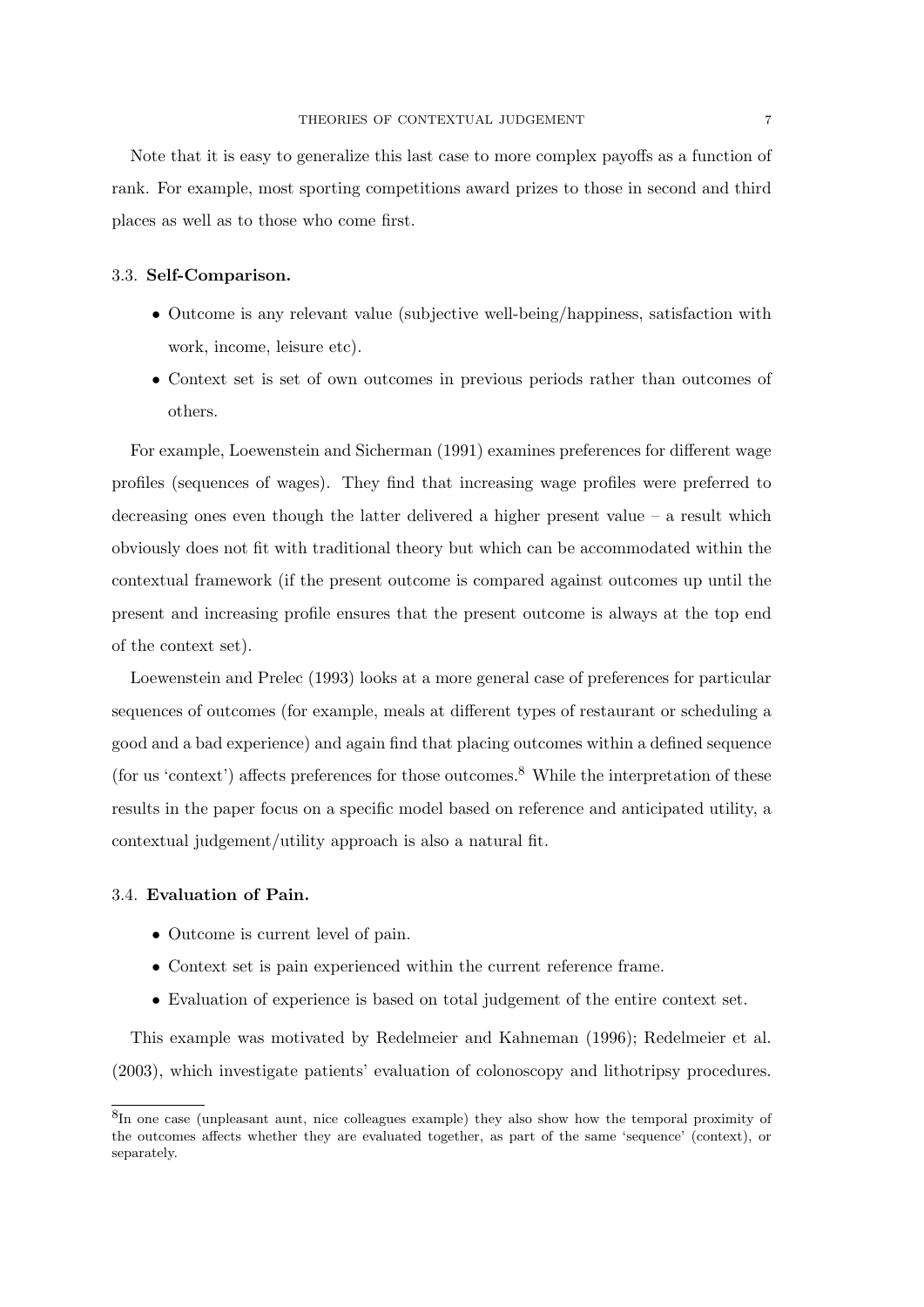They found that the patients overall evaluation of the experience was better fit by a 'peakend' rule than by a simple averaging of the reported 'moment-to-moment' level of pain. In our notation  $J(C)$  is function of the 'peak' outcome,  $max(C)$ , and the most recent outcome,  $x_T$ :  $J(C) = g(max(C), x_T)$  (in the classic case g is a simple average). However, as we shall discuss further below, other well-known judgement rules may also provide a good fit of this data.

#### 3.5. Job Satisfaction and Quitting.

- Outcome = Current period value.
- Context Set  $(C)$  = job satisfaction in previous periods (or alternatively other associated factors such as wage).
- Quitting then either based on total judgement of C as a whole or on judgement of current outcome in context of C.

This example was inspired by Clark and Georgellis (2004) who investigate the result of applying a 'peak-end' rule to quitting a job.

### 3.6. Evaluation of a Product.

- Outcome  $=$  Rating of a product (or a product bundle)
- Context Set  $(C) =$  Other products (or product bundles) that are available

This example would imply a generalization of the standard theory of consumer choice in that the utility (judgement) of a consumption bundle would depend, not only on the characteristics of that bundle itself, but on the other options available. In the case of a single product there is a direct connection to the large literature on 'framing' which finds that the context in which a given product is evaluated, in particular the other set of goods within the consumer's comparison set at that moment, can have a large impact on choice.

# 4. Theory

As set out so far the theory of contextual judgement is very general – probably too general in that it will place no testable restrictions on the data.<sup>9</sup> Thus, our first step should be to ask what kind of restrictions we should introduce if we are to derive empirically testable (and useful) predictions. It is also crucial to remember that the addition of almost

<sup>&</sup>lt;sup>9</sup>See Kubler (2004) for the problems of testing dynamic models of intertemporal choice even in the case when preferences are more restricted than here.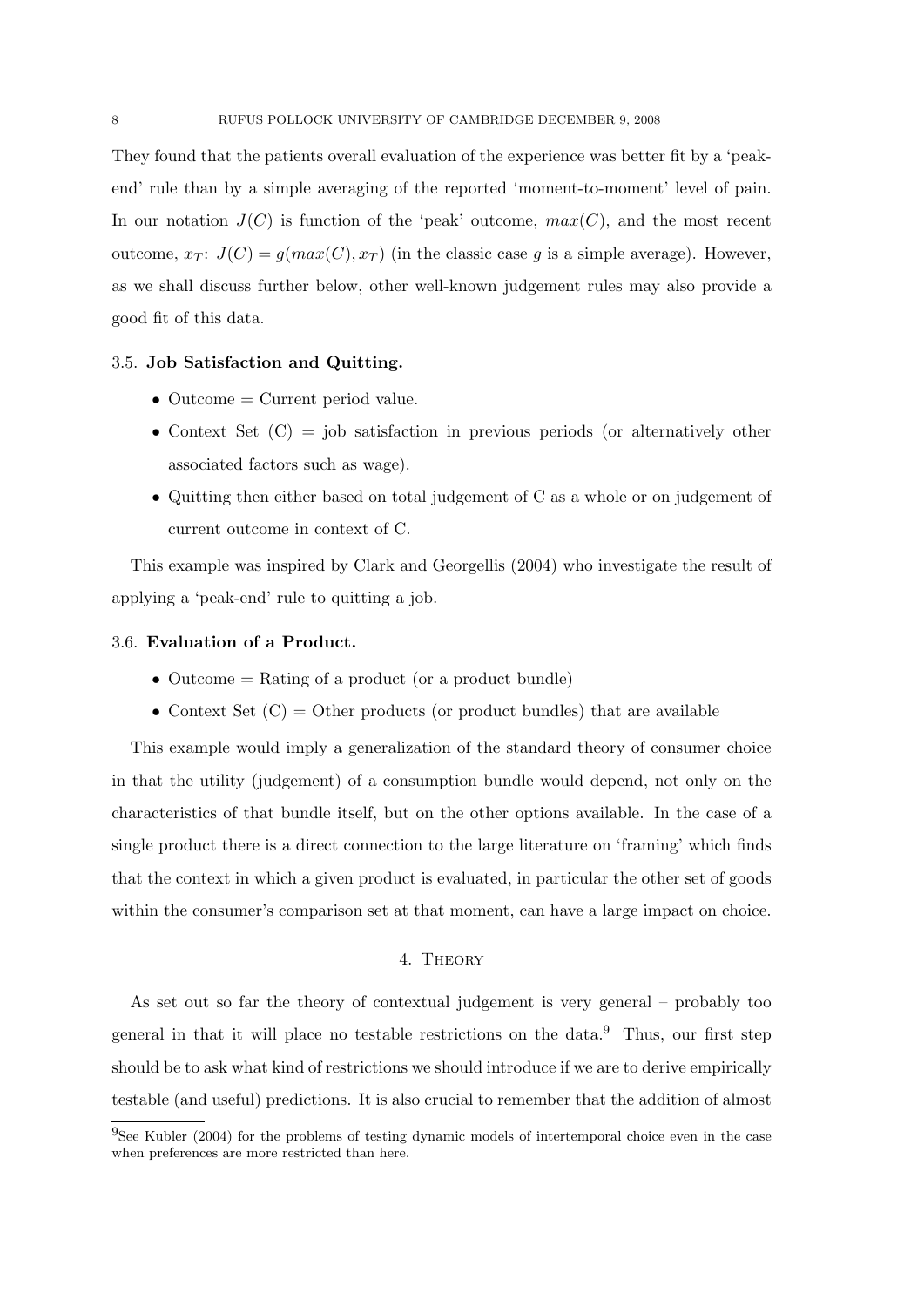any variable to a model will improve its fit with data. We must therefore always be asking whether the additional variables that a contextual theory requires deliver sufficient additional explanatory power to warrant their inclusion.

First, recall that associated with any context set we have a cumulative distribution function F. Since C defines F and F defines C in what follows we shall often use them interchangeably. It will also be convenient to assume that  $F$  is continuous and that its associated pdf is also continuous. These requirements obviously exclude the case where C is discrete and hence in what follows it is implicitly assumed that  $C/F$  can be taken as relating to a continuous distribution. It is a straightforward matter to return to the discrete case so we do not feel much is lost by this simplification of the exposition.<sup>10</sup>

Since, C and F are interchangeable we can, if we wish to emphasize the relationship, write  $J(x, F)$  rather than  $J(x, C)$ . Note that this does not imply that the judgement function is rank based, i.e. that  $J(x, F) = g(F(x))$ . For example, we could have  $J(x, F) =$  $x - min(F)$  (where  $min(F)$  denotes the minimum value of  $F/C$ ). It should be clear that this is not a rank-based formulation (recall that  $J$  – and hence g in the rank-based model – should be defined independent of the context set).

We will limit our attention here to 'pure contextual' judgement functions.<sup>11</sup> We may also assume that the outcome  $x$  is 'good' in the sense that more of it is preferred:

Assumption 8. If the context set is fixed then a larger outcome is judged as greater than

$$
x > x' \implies J(x, C) > J(x', C)
$$

Our next restriction relates changes in the context to judgement of a given outcome. Specifically we assume that, fixing an outcome, if all others outcomes 'improve' the judgement of that outcome declines, formally:

**Assumption 9.** If C, C' are two contexts both including a given outcome  $x_i$  with F, F' their associated distribution functions then using  $\leq$  to denote stochastic dominance for

<sup>&</sup>lt;sup>10</sup>Of course, allowing for masses of probability and hence for F to be quasi-continuous we could include the discrete case within the continuous one. However, as we wish to ensure that  $F$  is continuous and its differential always exists this is not possible.

<sup>&</sup>lt;sup>11</sup>When we wish to return to the more general contextual case, as we shall below, it will always be presented in a separable form. Hence we lose nothing by examining the 'pure contextual' case here.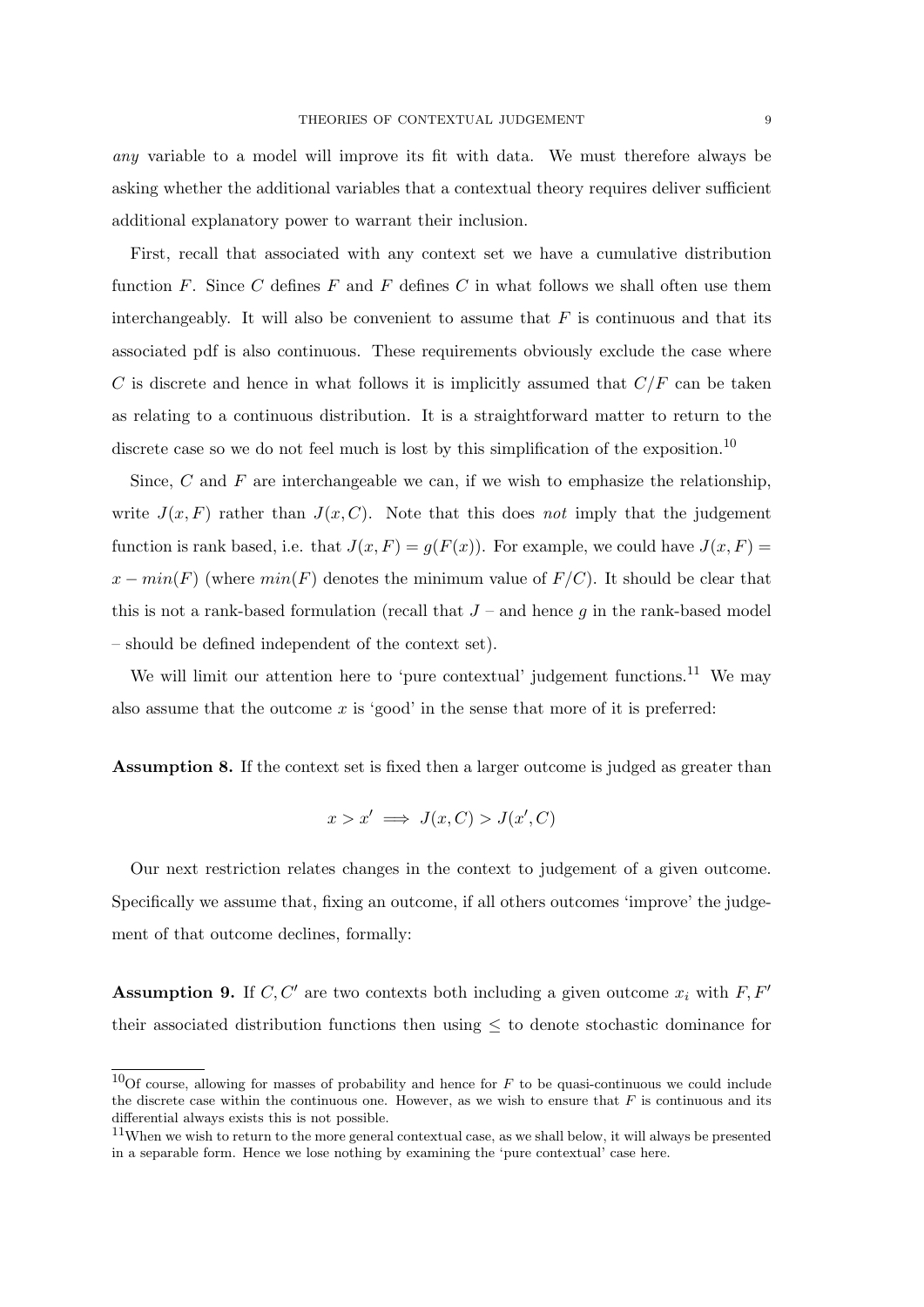$$
F \ge F' \implies J(x_i, C) \le J(x_i, C')
$$

Note that it is tempting to reduce this condition to the weaker one that a change in the context which reduces relative position (rank) negatively affects the judgement:

**Assumption 10.** If  $C, C'$  are two contexts both including x with  $F, F'$  their associated distribution functions then:

$$
F(x) > F'(x) \implies J(x, C) > J(x, C')
$$

However, while this restriction would be satisfied by rank-based models, as we shall see below, there are obvious examples of contextual models where this condition is not satisfied – at least for some changes in  $C/F$ . This example demonstrates how limited we are in finding simple but general conditions with which to restrict the form of the judgement function. Thus, rather than to continue to search for general restrictions our next step will be to consider example models in in which the judgement function is limited in very specific ways.

### 5. Contextual Judgement Models: Examples

5.1. Sufficient Statistics. Before proceeding to the exposition of the particular models we point out a basic commonality of the main contextual models discussed in detail below. This commonality is that all of them restrict the judgement function to a basic set of 'sufficient statistics' of the context set,  $C/F$ . The main 'statistics' used are:

- The mean of the context set:  $\bar{x} = \mu = \mu(F)$ .
- The standard deviation of the context set:  $\sigma = \sigma(F)$ .
- Higher order moments, in particular the skewness:  $\sigma^3 = \sigma^3(F)$ .
- The maximum value:  $x_{max} = M = max(F)$ .
- The minimum value:  $x_{min} = m = min(F)$ .
- The range:  $r = M m$ .
- The rank of an outcome x:  $R(x) = F(x).$ <sup>12</sup>
- (Temporal case) The last (most recent) outcome:  $x_T$ .

 $12$ It is important to distinguish between F itself and the rank function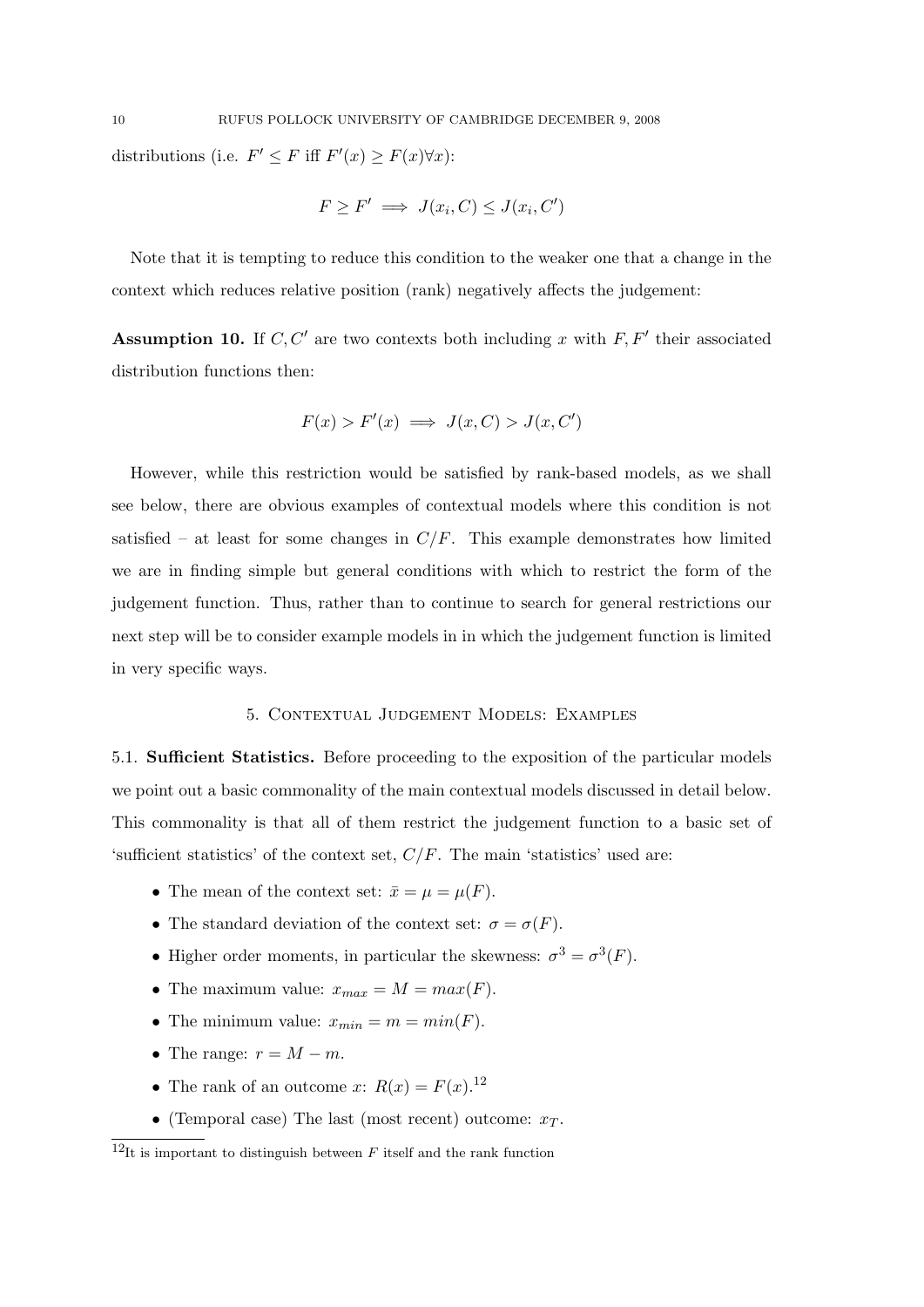Note that total/average judgement will be an averaging of the full context set. Hence, it will usually have a simpler functional form than the original judgement function. For example, in the case of range-frequency theory the total judgement is simply a linear function of skewness – something not true of the underlying judgement function.

Recall, that we are focusing on judgement functions which are 'pure', that is unaltered under translations by a constant:  $J(x + k, C + k) = J(x, C)$ . This suggests that the judgement function must be a function only of statistics which are themselves 'linear' (NB: this restriction clearly need not apply to average judgement). In particular, this excludes judgement functions based (directly) on context set moments of higher order than the mean.

Lastly, note that for many standard continuous distributions, for example the normal, statistics such as the maximum and minimum will be infinite. However, we should remember that a continuous distribution is being used simply as an approximation of some underlying finite set. Thus, it would be natural to truncate the support of the distribution at some point where the loss in 'probability' was suitably low.

5.2. Adaptive and Target-Based Theories. In an adaptive or target-based theory a given outcome is compared to some summary statistic of its context set – usually its average. In adaptation judgement is still increasing in outcome but is declining in the reference level.<sup>13</sup> In target-based theories the aim is to be as close to the reference level as possible.

In the terminology used here classic adaptation corresponds to a judgement function of the form:

$$
J(x, C) = f(x, \bar{x})
$$

With the function f satisfying  $f_x > 0$  (subscripts indicating partial differential) and  $f_{\bar{x}} < 0$ . It is obviously a straightforward modification to allow other types of reference value, replacing  $\bar{x}$  with a more general statistic. In particular, it, as is often the case, the context set is temporal (for example a sequence of outcomes, such as income, for the same individual) one might wish to weight outcomes, with the more recent having more prominence in the summary statistic.

<sup>13</sup>"The affective value of the experiential correlate of a stimulus varies conversely with the sum of the affective values of those experiences preceding this correlate which constitute with it a unitary temporal group" Paris et al. (1983).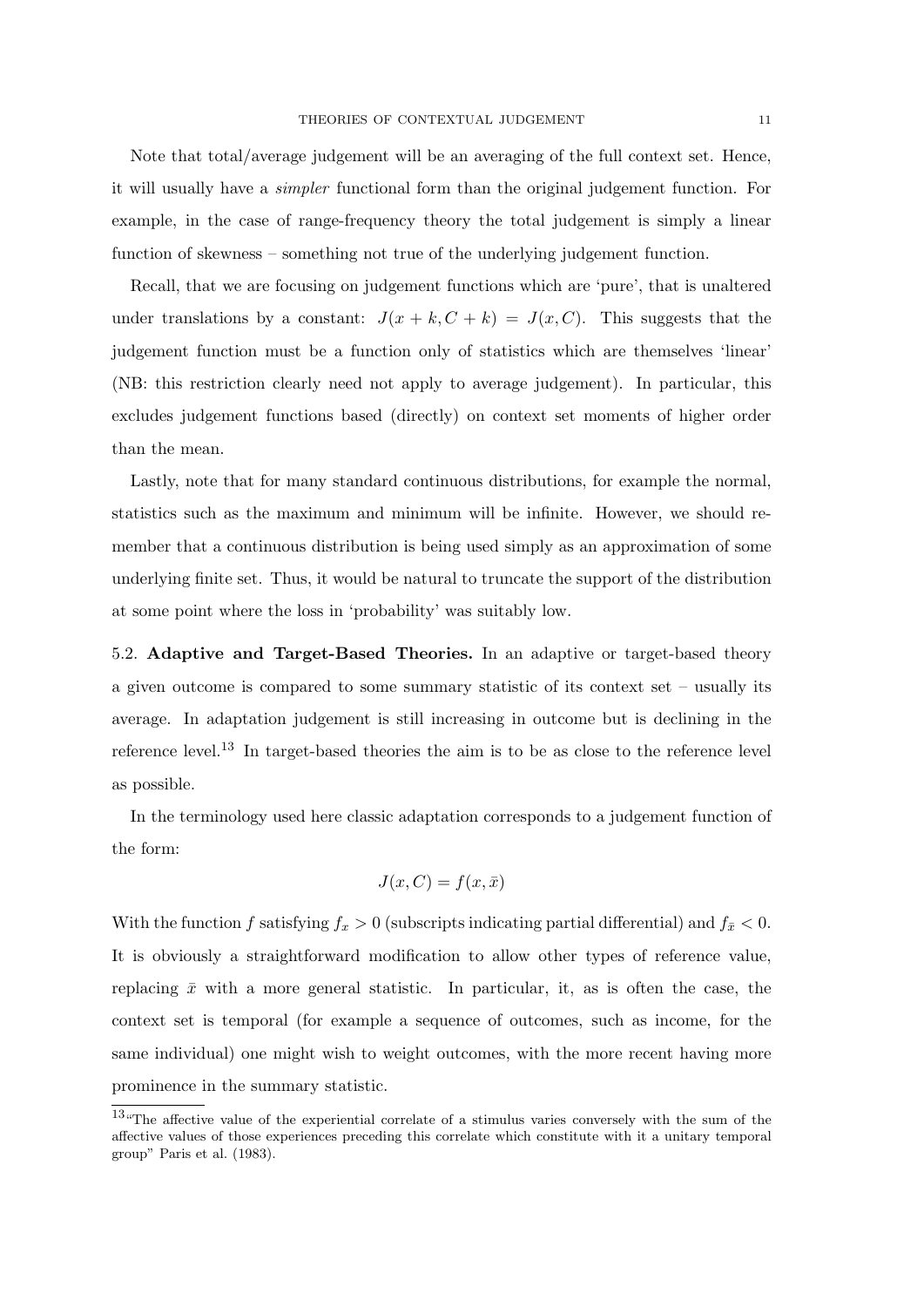Target-based theories differ from adaptation only in the nature of the f function. If s is the reference statistic then  $f_x > 0$  for  $x < s$  and  $f_x < 0$  for  $x > s$ . This implies the 'judgement' is increasing as one approaches the reference level.

As such target-based theories have a natural affinity with models with models of conformity. Concrete examples where target-based models may play a role include evaluation of one's weight (Oswald and Powdthavee, 2007) and one's level of smoking (Christakis and Fowler, 2008).

We would point out though that these types of example do raise questions about what judgement represents. In particular 'judgement' can either represent some form of hedonic 'payoff' (be it utility, health or otherwise) or a 'judgement' in a traditional sense of an evaluation of some fact about the world (what the optimum weight is). In particular, it is unclear whether others becoming, say, thinner makes me feel different about my own weight per se or shifts my views what the healthy weight actually is (and beyond this I don't care at all what others weigh). We could label these two approaches as 'utility' focused and 'signalling' focused. It is important to distinguish them because they have very different policy implications – for example, suppose one were considering the impact of the provision of information about 'healthy' eating and weight levels, then in a utilityfocused framework one would expect very little impact while in the signalling case one would expect a larger one.

5.3. Rank Theory. As the name suggests in these models the only 'statistic' used in assessing an outcome is rank:  $R(x) = F(x)$ , that is the judgement function is:

$$
J(x, C) = g(F(x))
$$

'Rank' models often appear under the term 'races' – whether for status or other outcomes (e.g. a patent). In almost all cases  $g$  is taken to be linear though this need not always be the case – for example in the case of an all-or-nothing patent race (discussed above) g is a step function which is 0 up to 1 (all 'runners-up') and V at 1 (the winner). One of the key attributes of race models is that total/average judgement is invariant to the context. To see this let G be the integral of the function g then total/average 'judgement':

$$
J(C) = J(F) = \int J(x, F)dF(x) = \int g(F(x))dF(x) = G(F(x_{max})) - G(F(x_{min})) = G(1) - G(0)
$$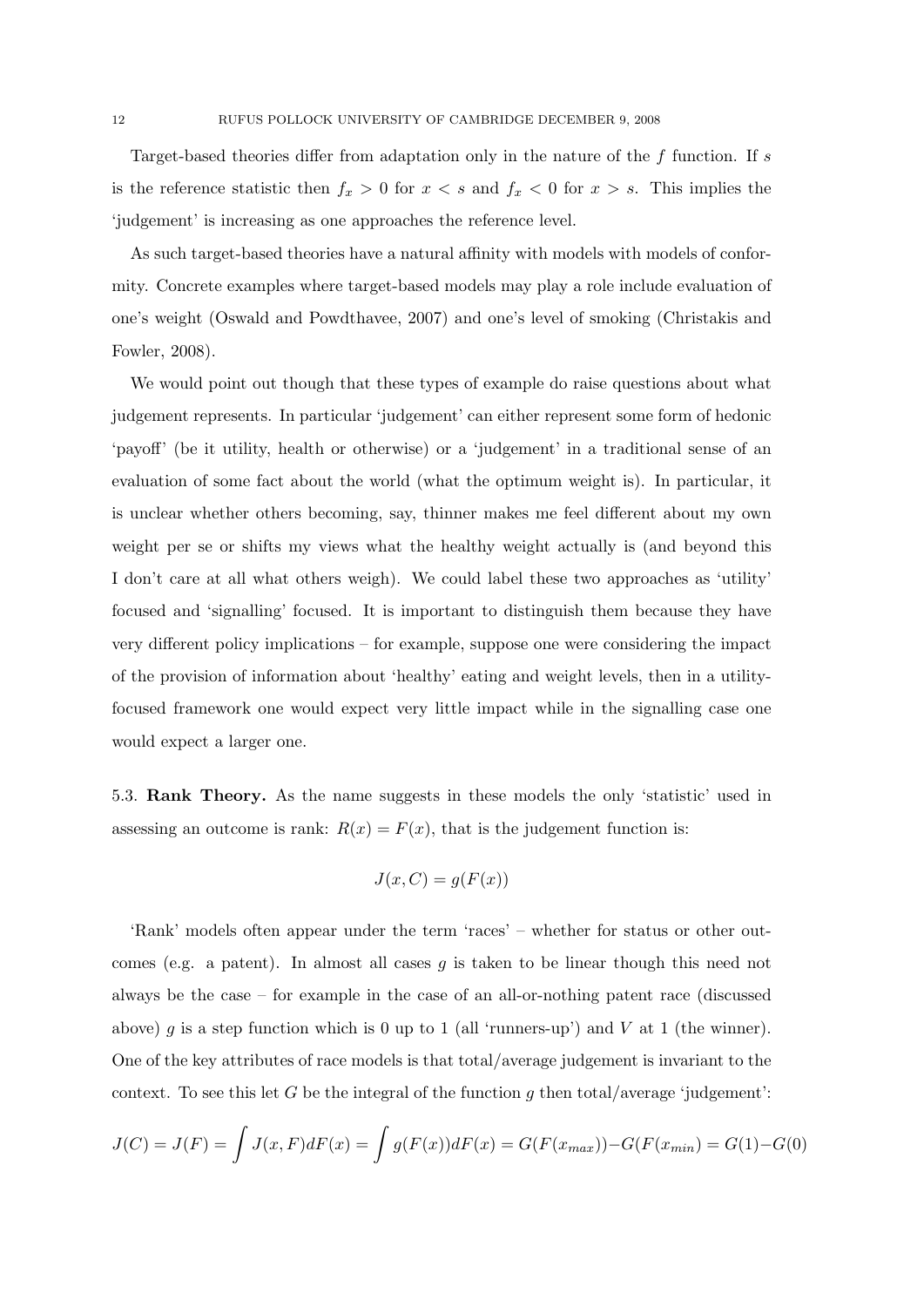Thus, the total judgement depends only on  $g$  and not on  $F$  (in the standard case where status is rank, i.e.  $g(x) = x, J(x, C) = F(x)$ , then  $J(C) = 0.5$ .

5.4. Range-Frequency Theory (Range-Rank Theory). The following is based on Parducci (1995) (78 ff.) and Paris et al. (1983). Range-frequency theory combines a pure rank evaluation (the frequency part) with a 'spatial' or 'range' evaluation based on the location of an outcome relative to the extremes of the distribution.

Formally, it derives from the following two principles, that, assignment of a set of 'stimuli' to categories is done so as to:

- Principle 1 (Equal Range): divide the outcome range into sub-categories of equal range.
- Principle 2 (Equal Frequency): ensure there are an equal number of outcomes in each category (this equates to ranking them).

Range-frequency theory combines these together. Formally, the end 'Judgement' (J):

$$
J = wR + (1 - w)F
$$

where R and F are the judgements from Range and Frequency principles respectively.<sup>14</sup> Using the notation from above, the range judgement can be expressed formally as (recall  $r = x_{max} - x_{min}$  is the range):

$$
R_i = \text{Range}(x_i) = \frac{x_i - x_{min}}{x_{max} - x_{min}} = \frac{x_i - x_{min}}{r}
$$

While the frequency judgement is simply the rank:<sup>15</sup>

$$
F_i = \text{Frequency}(x_i) = F(x_i)
$$

Combining these together the judgement of an outcome  $x$  is given by:

$$
J(x_i, C/F) = w(\frac{x_i - x_{min}}{r}) + (1 - w)F(x_i)
$$

<sup>&</sup>lt;sup>14</sup>According to Parducci (1995) experimental evidence in psychology suggests  $w \approx 0.5$ .

<sup>&</sup>lt;sup>15</sup>In the finite case the normalized rank of an outcome (with no repetitions) is given by  $\frac{r_i-1}{N-1}$  where  $r_i$  is the rank in the contextual set and there are N stimuli.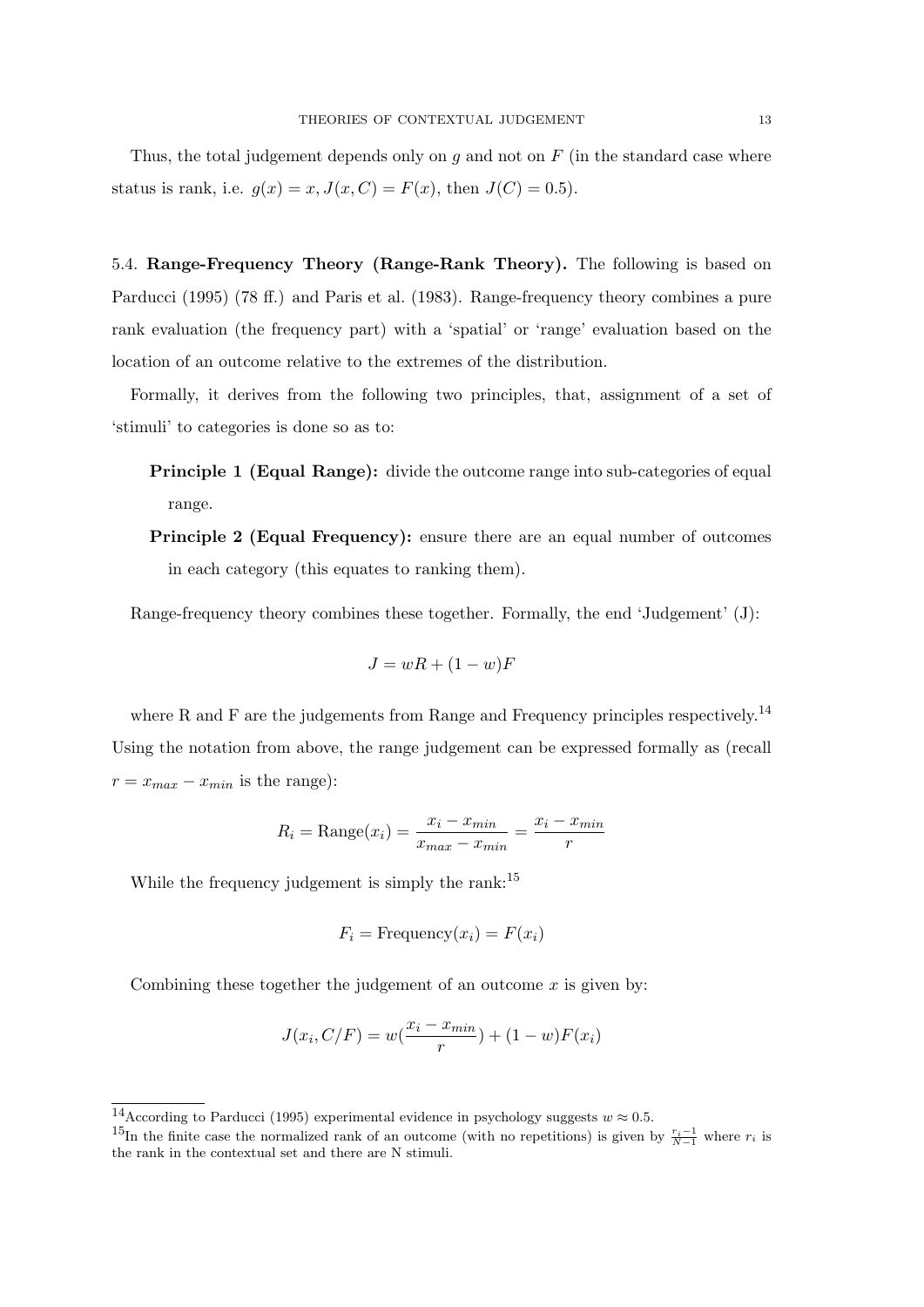Defining  $mid = x_{max} + x_{min}/2$  as the midpoint of the range we now have that the average/total judgement is: (for an explicit derivation see below).

$$
\bar{J} = 0.5 + w\frac{\bar{x} - mid}{r}
$$

This is essentially a measure of skewness (though negatively correlated with conventional measures) varying between 0 and 1. Dropping the 0.5 this becomes a range between -0.5 and 0.5 and can be expressed as:

Average Judgement = 
$$
w \frac{\text{Avg. Outcome} - \text{Midpoint of Range}}{\text{Range}}
$$

Intuitively, what does this mean? Consider two alternative sets of experience (A,B), say the experience of two different jobs or periods of one's life. Suppose that the day-to-day experiences in both situations were almost entirely the same except that: in one set, say A, there were a few really good experiences while in the other, B, there were a few really bad ones. Let us assume that these 'extreme' experiences formed a small enough part of the overall set that they had little effect on the average level and hence this average is the same for both sets.<sup>16</sup>

Now, which set of experiences would be rated the better? Intuitively, we would expect A to be rated the better. After all, it was the same as B in all ways except that it had a few really good experiences while B had a few really terrible ones. However, according to range-frequency this is completely the wrong way round: B will be preferred to A. Why? Because under B you spent most of your time at a level much better than the worst (those really bad experiences) and near your best (the average), while under A you spent most of your time far below the best (those really good experiences) and near your worst (the average). In terms of the formula, by construction the average was the same for both A and B. However, under A, the midpoint was above the average (because of those really good experiences) while under B the midpoint was below the average (because of those really bad experiences). As a result A is rated as worse than B.

<sup>16</sup>Alternatively one could allow some small compensation in the levels of other experiences in each case to ensure they both ended up at the average level.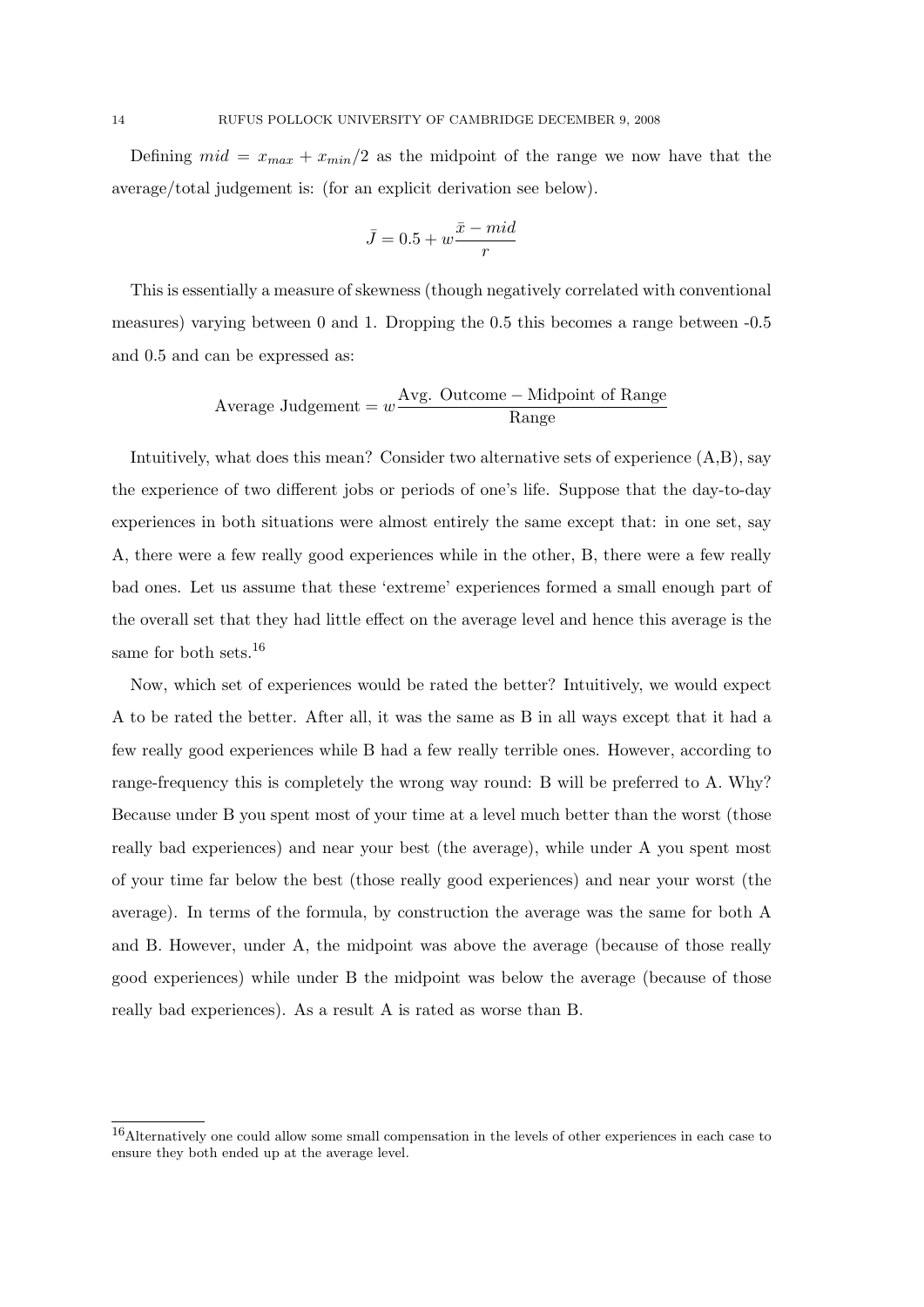5.4.1. Explicit Derivation of Average Judgement Formula. Average frequency is given  $by:$ <sup>17</sup>

$$
\int F(x)dF(x) = 0.5(F^{2}(x_{max}) - F^{2}(x_{min})) = 0.5
$$

Average range is given by:<sup>18</sup>

$$
\int R_i dF(x) = \int \frac{x - x_{min}}{r} = \frac{\bar{x} - x_{min}}{r}
$$

Thus average judgement is:

$$
J = wR + (1 - w)F
$$
  
=  $w(\frac{\bar{x} - x_{min}}{r}) + 0.5(1 - w)$   
=  $0.5 + w\frac{\bar{x} - mid}{r} + w(mid - x_{min}r - 0.5)$   
=  $0.5 + w\frac{\bar{x} - mid}{r} + w(\frac{x_{max} - x_{min}}{2r} - 0.5)$   
=  $0.5 + w\frac{\bar{x} - mid}{r} + w(\frac{r}{2r} - 0.5)$   
=  $0.5 + w\frac{\bar{x} - mid}{r}$ 

## 6. Empirical Testability

With these various contextual models in front of us there are two major empirical questions to ask: a) how can we test for evidence of contextual judgement b) how can we distinguish one particular contextual model from another.

6.1. Evidence for Contextual Judgement. Let us rephrase the first question as: how can we test for evidence that a judgement function is not 'pure' self? Put in this way the answer appears obvious: include any statistic based on the context set and see whether this 'improves' the fit with the data. In particular, one would regress  $U_i$ , the reported

 $17<sub>In</sub>$  the discrete case it is even simpler:

$$
\frac{1}{N} \sum_{i=1}^{N} F_i = \frac{1}{2N(N-1)} (N(N+1) - 2N) = 0.5
$$

 $18$ In the discrete case this would be:

$$
\frac{1}{N} \sum_{i=1}^{N} R_i = \frac{\bar{x} - x_{min}}{r}
$$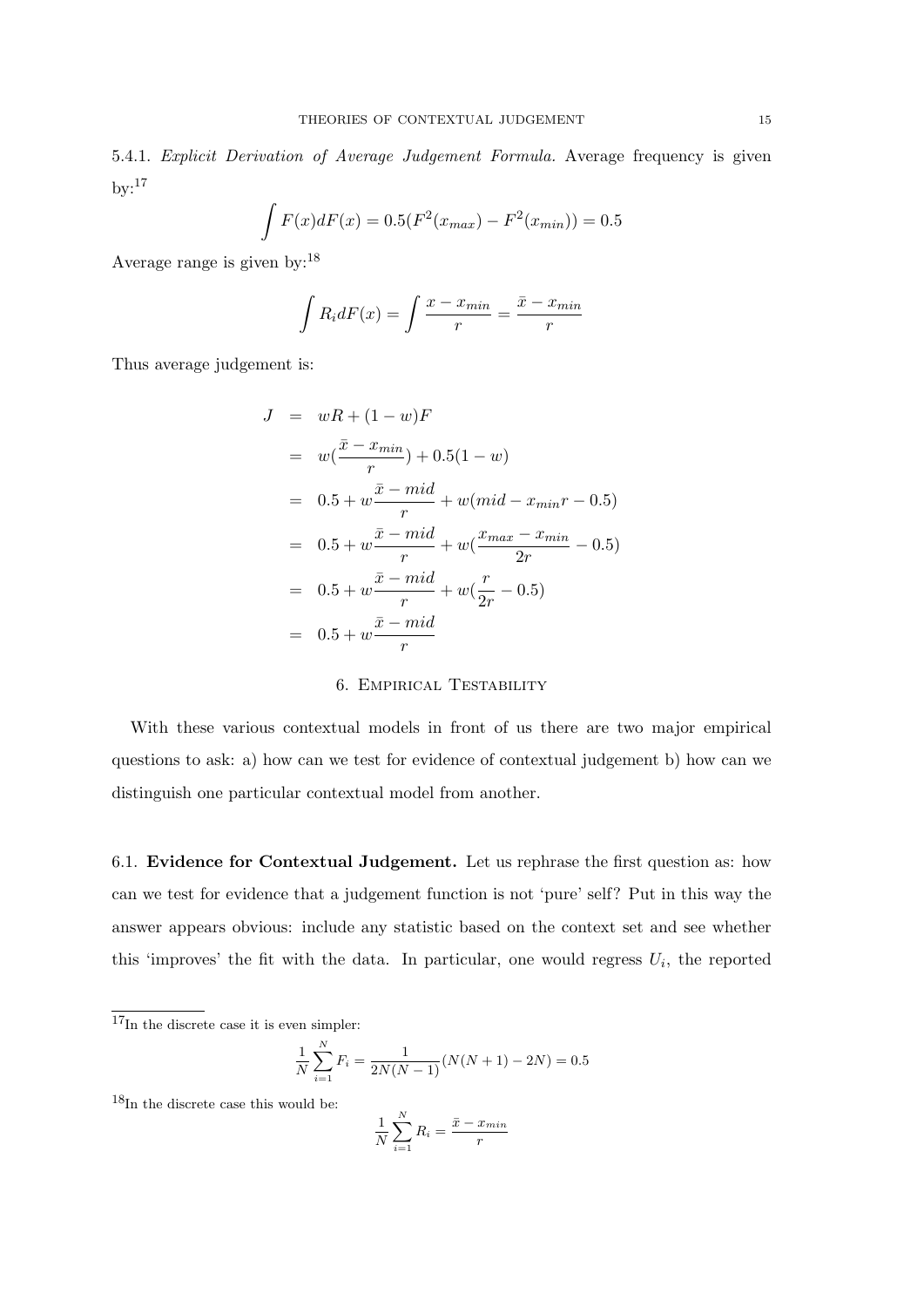judgement, on  $X_i$ , the outcome variable, and  $S_i$  some context statistic:<sup>19</sup>

$$
U_i = \alpha X_i + \beta S_i + \cdots
$$

A finding of  $\beta$  < 0 would then be taken as evidence that judgement was not 'pure' self and hence had some ('pure') contextual component.<sup>20</sup> Observe also that we obviously need  $S_i$  to vary with i for otherwise no test is possible.

Of course, this basic test has problems, especially related to omitted variables. In particular, if S is positively correlated with variables which negatively impact  $U$  then  $\beta$  will be negatively biased. However, at least at first sight there do not seem obvious candidates for such omitted variables. In particular, higher S implies that those 'around you' (in your context set) have better outcomes, and one would expect higher outcomes for others to be negatively correlated with any omitted variables that impact on judgement.

There is, though, one other issue of some significance. This arises from the fact that a regression is a (crude) approximation to whatever the real judgement function is. If  $S_i$  is correlated in some systematic way with  $X_i$  then adding  $S_i$  may be simply helping to correct a misspecification in the regression (related to the pure-self component) rather than picking up genuine contextual effects. To illustrate, let us consider a case where judgement is in fact pure-self,  $J = g(x)$ , but displays diminishing returns. Concretely,  $U = g(X) = X - X^2 - U$  is utility, X income say – and the context statistic  $S_i$  is the  $\mu(C_i)$  the mean of some group related to each  $X_i$  – for example, their neighbours. Assuming that the exact quadratic nature of  $U$  is unknown so the regression is still:

$$
U_i = \alpha X_i + \beta S_i + \cdots
$$

Now, it should be clear that if  $S_i$  is positively correlated with  $X_i^2$  then  $\beta$  will be found to be negative (more generally if it is negatively correlated with the omitted part of  $g(X)$ ). A positive correlation with  $X_i^2$  isn't immediately obvious since  $S_i = \mu(C_i)$  but it is possible if the distribution of values within a context set varies with the average of the values in the

$$
U_i = \alpha X_i + \beta \frac{X_i}{S_i} + \cdots
$$

<sup>&</sup>lt;sup>19</sup>Alternatively, rather than include  $S_i$  independently we might use relative outcomes:

Of course if the regression were done in logs this would become linear again.

<sup>&</sup>lt;sup>20</sup>One could peform the (weaker) test for  $\beta \neq 0$ . However assumption 9 above implies that  $\beta$  should be negative.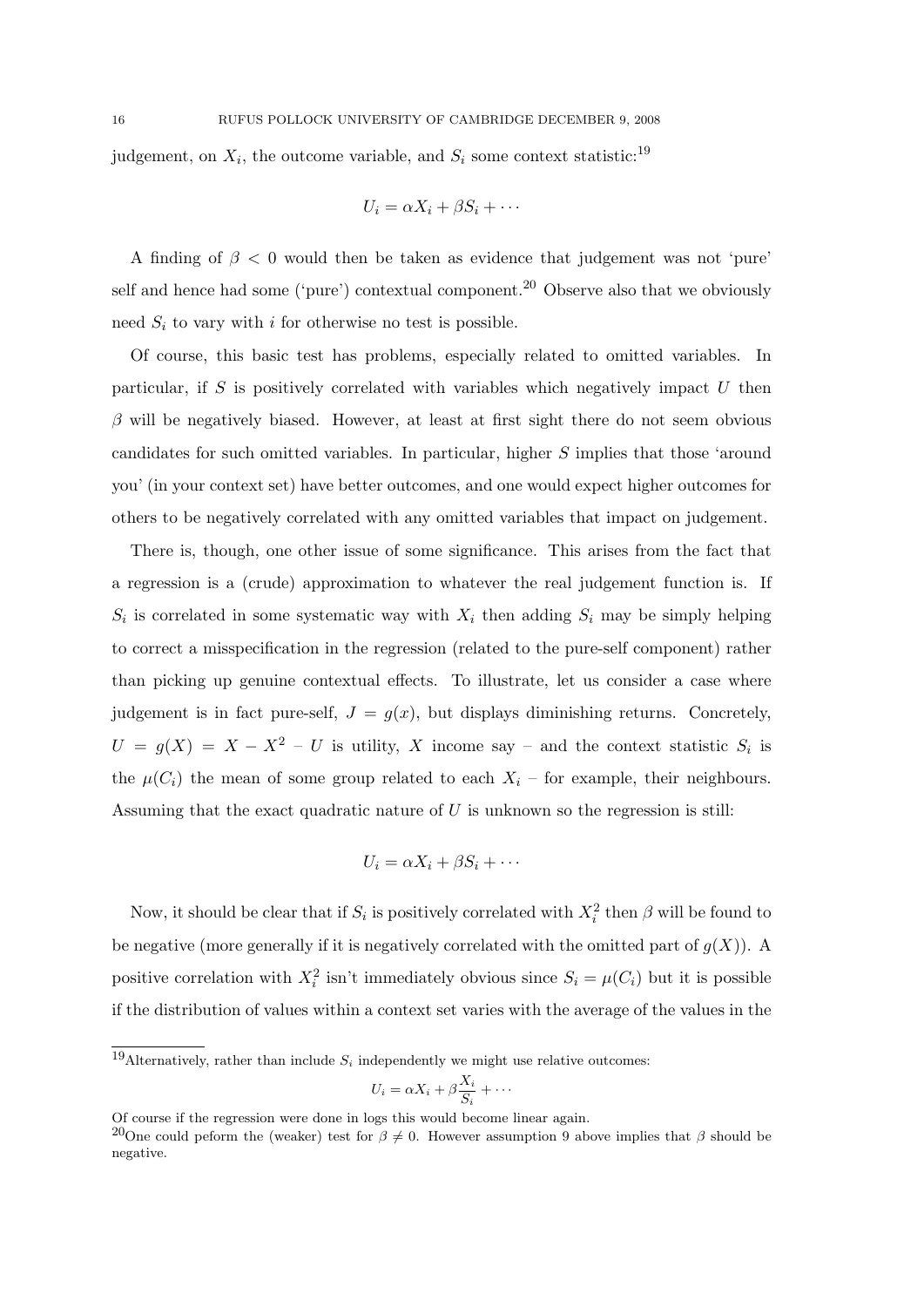context set in a particular way. Specifically one requires that at low and high levels values are positively skewed (i.e. most people are poorer than the average) while at intermediate levels it is negatively skewed (most people are richer than the average). This will result in the difference between x and  $\mu$  covarying systematically with x (and hence  $\mu$  as x changes which results in a negative coefficient on  $\mu$  in the regression.<sup>21</sup>

To summarize: the basic test for contextual effects involves adding a statistic based on context to the regression – most commonly the context mean or the ratio of the outcome to context mean. While this should be reasonably robust one needs to be careful both regarding omitted variables and mis-specification of the underlying functional forms.

6.2. Distinguishing Contextual Models. Supposing then that we have done successfully established the presence of contextual effects. At this point we come to the second question: how we can distinguish one contextual model from another.

To illustrate the difficulties consider the following example. As discussed above, Redelmeier and Kahneman (1996), based on evidence of the evaluation of a painful medical procedure, suggest that evaluations of temporal outcomes may follow a 'peak-end' rule (PE). However, at least based on the summaries of the data presented in the paper, it appears the result could be fit equally well by assuming that evaluations were based on a range-frequency average judgement (RF).<sup>22</sup> Specifically, in the RF case  $\bar{J} \approx \frac{\bar{x}-mid}{r}$  $\frac{mid}{r}$ , which equates to a (negative) measure of skewness. Now, in many case a lower 'end' under 'peakend' was also correlated with a situation in which the pain was lower than its maximum for longer (see e.g. Fig 1 in the paper). Noting that here we are dealing with pain and thus higher levels of pain equate to lower  $x$ , this sort of pattern would result in a lower average judgement under RF as well as under PE.<sup>23</sup> Thus, it could be that patients are basing their evaluations on a RF approach rather than a PE one.

<sup>21</sup>Intuitively a linear regression on a (negative) quadratic function produces a line which is too high at low and high values and too low in the middle. With the skews as described  $\mu - x$  will be be positive at low and high values and negative and intermediate values. Thus, adding in  $\mu$  will improve fit with a negative coefficient on  $\mu.$ 

<sup>&</sup>lt;sup>22</sup>It would obviously be interesting here to re-analyze the full original dataset.

<sup>23</sup>The possible conflation of PE and RF explanations is even more true of the follow-up paper, Redelmeier et al. (2003). There the treatment was intentionally prolonged a little at a level of minimal pain. While this would obviously reduce the 'end' pain value it also makes the outcome distribution more negatively skewed (you now spend more time far above the worst).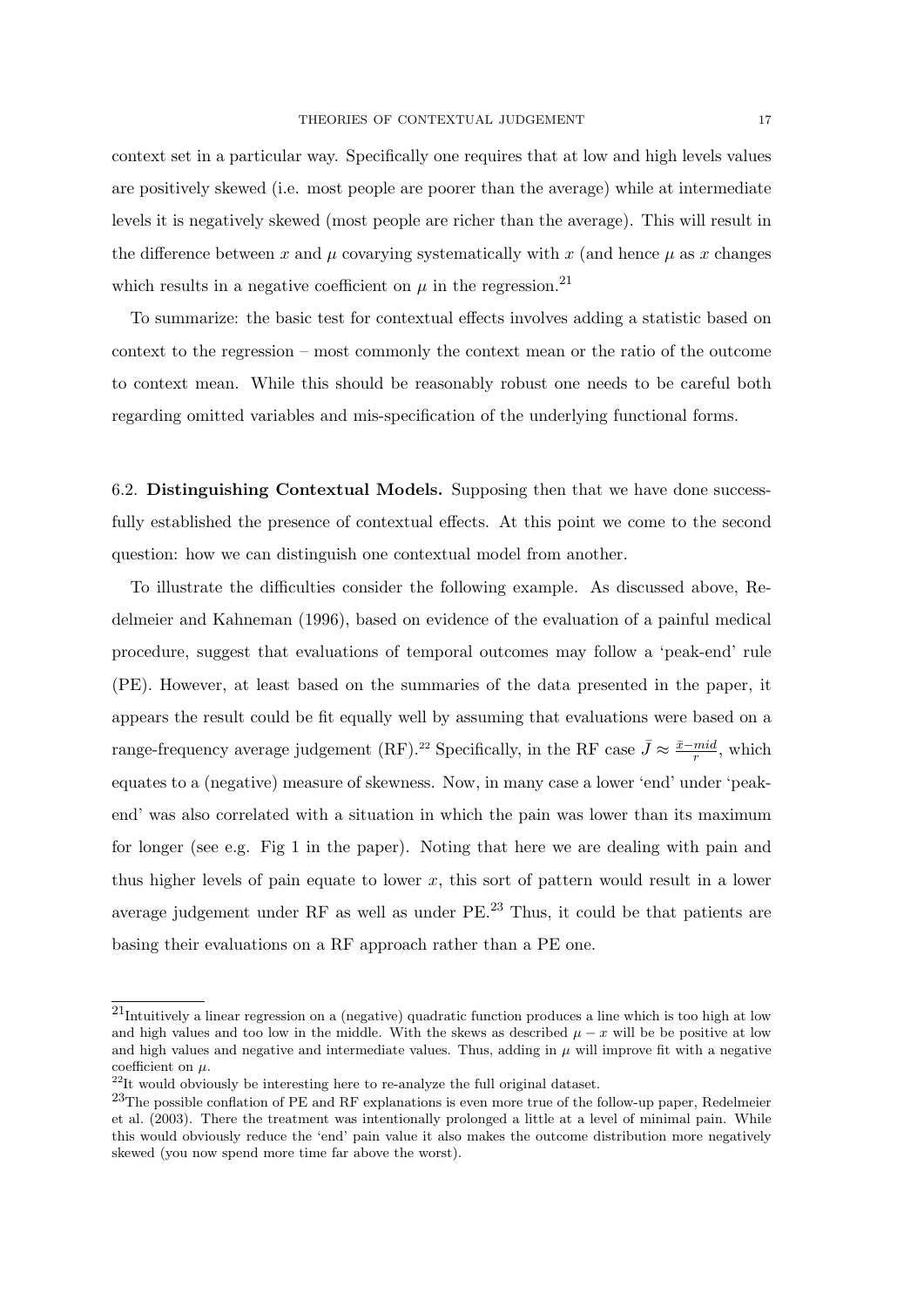Is it possible then to distinguish the two cases? The answer is clearly yes. For example, RF theory, contrary to PE, would suggest that: $^{24}$ 

- Increasing the period of low pain would improve evaluations (more time time is now spent in the high-end of the experience range).
- Holding all else constant, an increase in the peak level of pain would actually improve evaluation (the distribution is even more skewed and the midpoint will have dropped more than the mean hence  $\bar{J}$  will have increased under RF).

Furthermore, the direct empirical test is simple: rerun the original regression using the range-frequency statistics (mean, midpoint) in place of (or in addition to) the peak-end statistics (peak and end). This point holds more generally. Many of the models discussed above predict that judgement (whether total or individual) should be based on a relatively limited set of context statistics (which differ across the models). It should therefore be feasible to compare the performance of different context statistics in a given dataset and therefore obtain some indication of which models are better than others.

### 7. Happiness, Status and Inequality

Contextual theories led themselves naturally to analysing overall happiness in groups since we make take the group as the context set in making judgements. Let us consider then the following simple model:

There are  $N$  entities (individuals, households etc). Each entity  $i$  has a single 'outcome' variable,  $x_i$ , which could be thought of as being income, consumption or the like. Where useful the variable  $x$  shall stand for the vector of outcomes, or (almost) equivalently, a continuous distribution representing outcomes.

Individual  $i$  has a contextual utility (or well-being) function,  $U$ , which is 'separable':

$$
U = U(x_i, x_{-i}) = u(x_i) + \alpha j(x_i, x_{-i})
$$

Where  $u$  is standard utility function dependent only on own-outcome and displaying diminishing returns.  $j$  is a 'pure' contextual judgement function which depends both on

<sup>24</sup>In both cases, we should note that the predictions hold only 'up to a point' for it is unlikely that patients evaluations are purely contextual. In particular, it is likely that the total overall level of pain matters in and of itself. In this case, increasing the level of pain, or the time for which it is experienced, has some direct negative impact. While for small increases this effect may be dominated by a 'pure' contextual effect for larger increases this is unlikely to be so.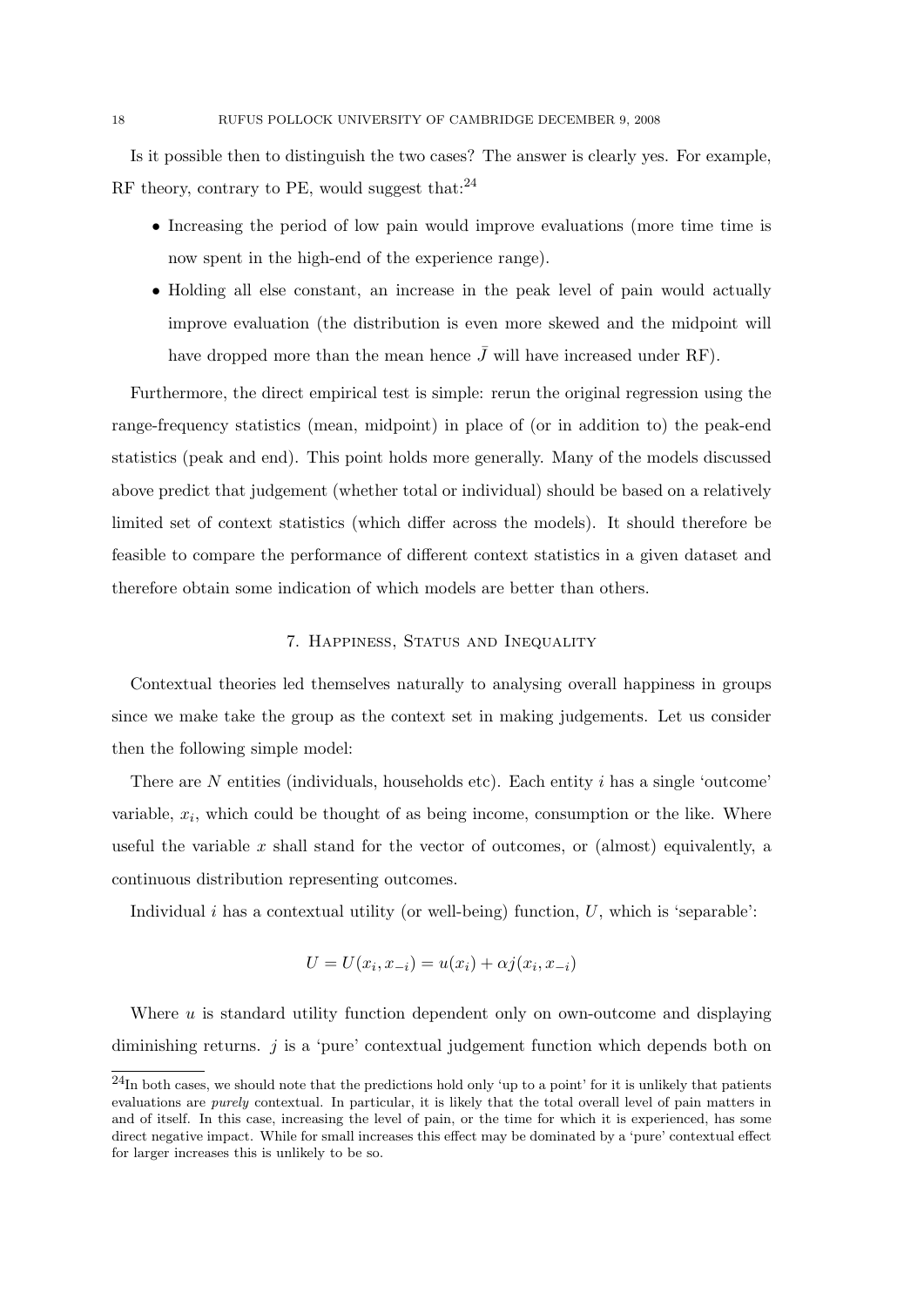own-outcome and on the outcomes of others and which we often refer to as comparison utility in order to distinguish from standard utility u.

Remark: Here, it is natural to interpret  $u$  as representing the benefit derived directly from one's own activities and resources, independent of comparison with others, while  $j$ represents 'status', or more widely one's satisfaction with one's position and outcomes in comparison with others.

For comparison utility it will be valuable to focus on a specific case derived from our analysis above. In particular, take  $j$  as the judgement function arising from rangefrequency theory:

$$
j_i = j(x_i, x_{-i}) = wR_i + (1 - w)F_i
$$

where R and F are the judgements from Range and Frequency principles respectively. Our next step is to aggregate to get average well-being. We do this giving equal weight to each individual outcome:

$$
\bar{U} = \frac{1}{N} \sum_{i=1}^{N} u_i + \alpha j_i = \bar{u} + \alpha \bar{j}
$$

Where average standard utility is  $\bar{u} = E_x(u(x))$  and average judgement is:

$$
\bar{j} = E_x j(x) = w \frac{\bar{x} - 0.5(x_{max} + x_{min})}{x_{max} - x_{min}}
$$

7.1. Simulation. At this point, our next step is to do some numerical experiments to flesh out this theoretical model. For this purpose we consider applying the above analysis to the case of the income distribution for a country. It is generally accepted that the income distribution, at least for developed countries, can be well approximated by a log-normal distribution (perhaps with a Pareto distribution for the tail).<sup>25</sup>

We start with the standard log-normal with parameter 1.0. There is no clear way (without empirical data which is currently lacking) to calibrate the respective levels of standard and comparison utility via  $\alpha$ . Thus, our approach is set  $\alpha$  equal to the mean of the standard utility for the distribution under consideration (0.787 in this case). For the standard utility function we take the frequently used natural log form:  $u(x) = ln(1 + x)$ (the 1 is added simply for analytical convenience so that the distribution can start at 0

<sup>25</sup>See e.g. Souma, Physics of Personal Income, http://arxiv.org/abs/cond-mat/0202388.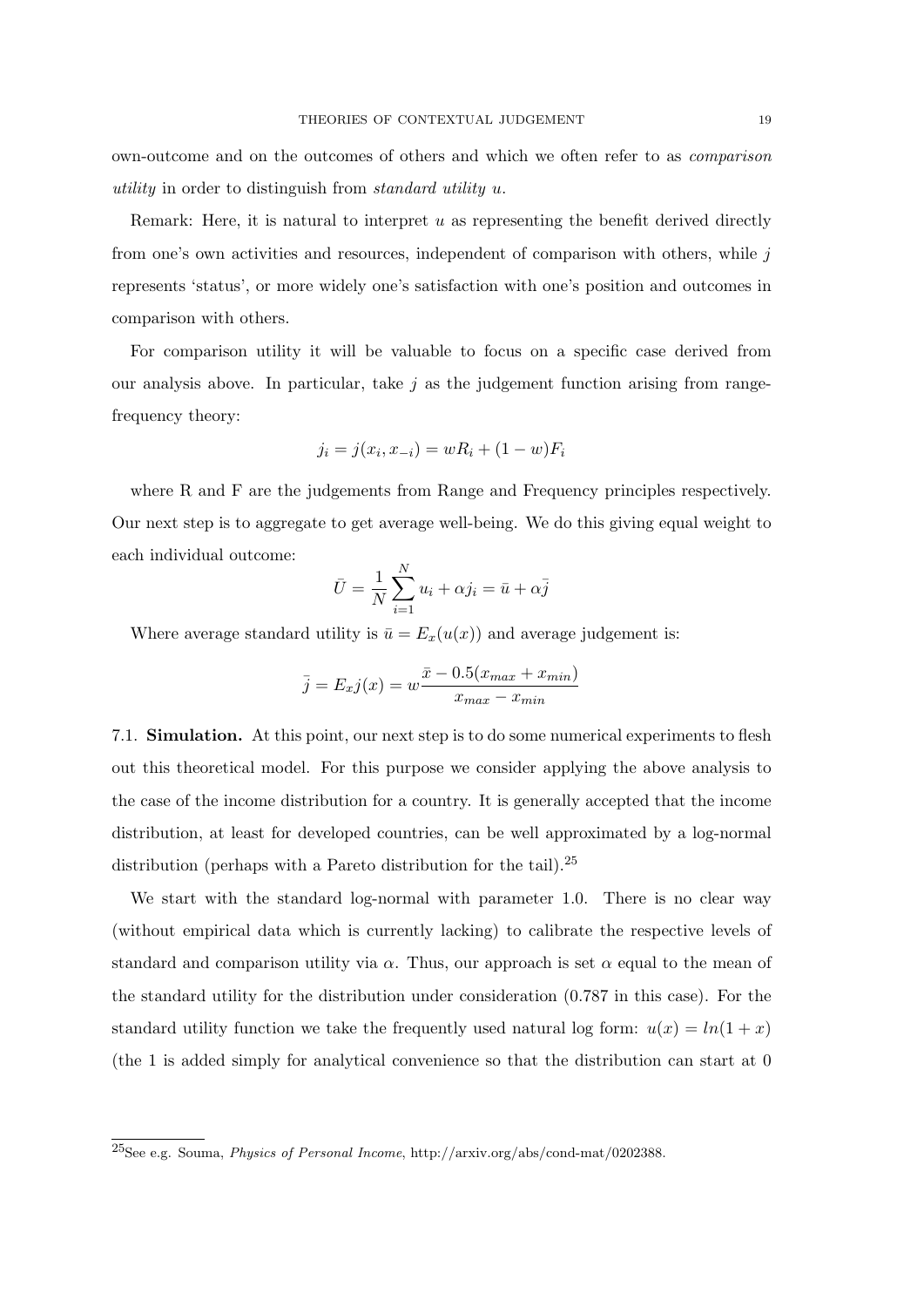

Figure 1. Total, standard and comparison utility for Log-Normal

rather than 1). Individual utility as a function of their income is then shown in Figure 1 (the graph is shown up to the top 1% point on the income distribution).

The form and interaction of the two different sources of 'happiness' or 'well-being' in total utility can be clearly seen: both standard and comparison utility grow in a concave fashion from their initial values though comparison utility flattens out more rapidly and becomes approximately linear quite quickly.26. Because standard utility and comparison utility both grow together total utility grows more sharply than either of them and hence the marginal utility of extra income in terms of total utility will be higher than the marginal utility of extra income in terms of standard or comparison utility.

This has an interesting implication if we consider for a moment the situation where everyone gets a little bit better off (equally in amount). The judgement function for comparison utility (in commmon with most) has the property that a constant linear shift

 $^{26}$ Here, as is expected comparison utility starts out negative (and hence so does total utility). For those who find this problematic it is worthwhile to recall that the utility functions are only defined up to a constant and so it would be trivial to add a constant and make all value non-negative.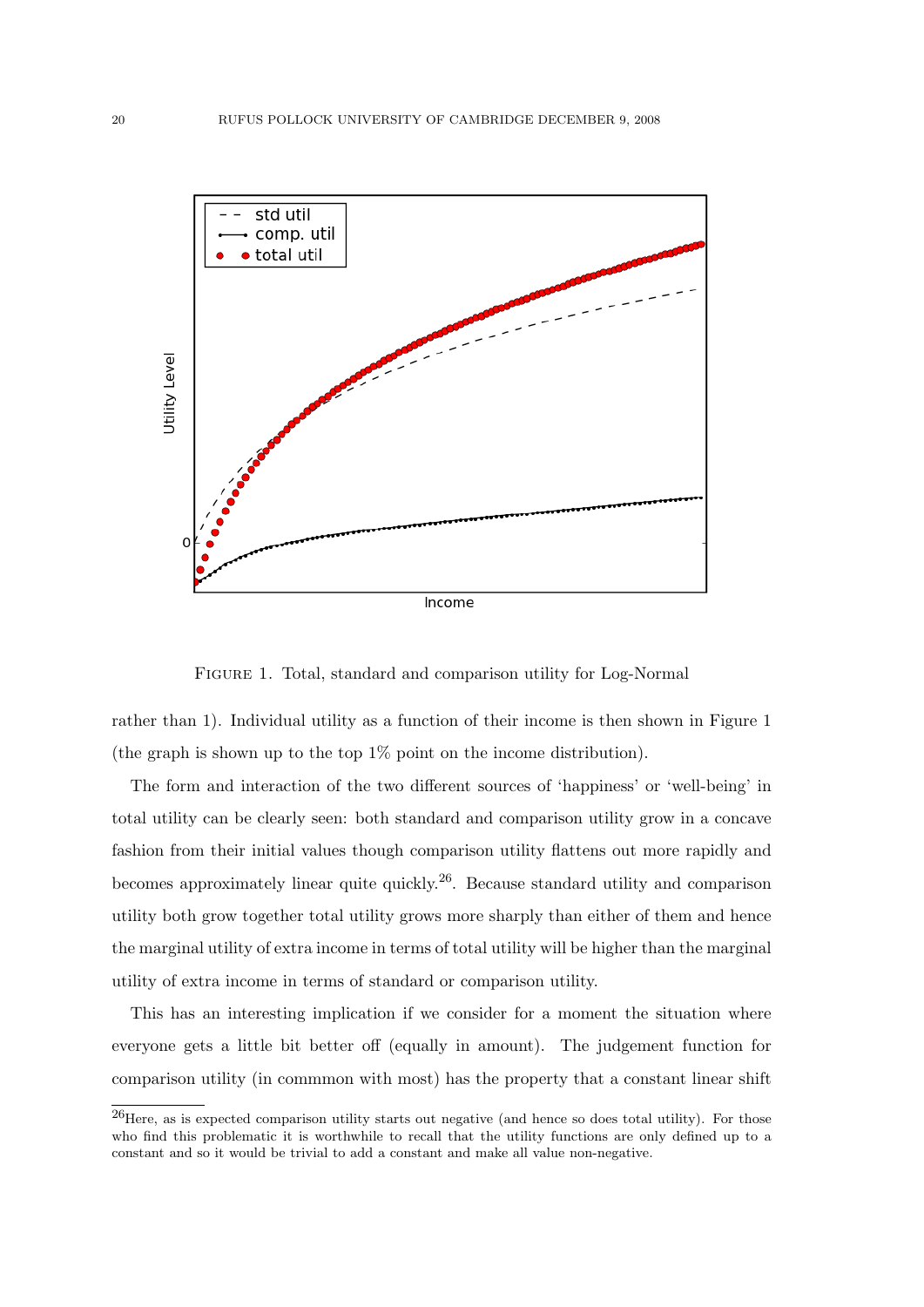in the 'context set' (here the incomes) has no effect on the average judgment. Thus the benefit of a one unit increase in income for all in terms of total utility is simply the benefit in terms of standard utility (as there is no effect on comparison utility).

Thus, at the societal level the marginal benefit of extra income (equally distributed) is just that arising from standard utility. As just discussed this marginal benefit is below the marginal benefit seen at the individual level (which equates to total utility). Thus, when comparison utility is present in total utility individual incentives and societal-wide incentives will diverge with individuals (in this model, though also more generally). This is a concrete demonstration of how 'status races' and 'keeping up with the Jones' can result in everything 'running harder but staying in the same place'. Potentially this could be inefficient and make for worse societal well-being since the expenditure of effort involves real costs (be that in terms of people's leisure time or the emission of carbon dioxide).<sup>27</sup>

Returning to our example, the graph above only shows utility as a function of income. Our next step will be to plot the density function of utility – i.e. to 'interact' the standalone function with the distribution of income. This can be seen in Figure 2 which shows the utility density (i.e. utility times pdf) as a function of income. The integral under this graph will then be average value for that utility (total, standard, comparison) over the whole population.

As can be seen the results are quite striking. In particular while on the first figure the regions in which total utility is above and below standard utility seem fairly even matched. However, once the utility density is plotted it is clear that the bulk of the population lies in the region where comparison utility is negative and hence total utility is less than standard utility. This is born out by the figures for this distribution shown in the table below (NB: these are unnormalized so only relative values, not absolute ones have meaning). As can be seen average total utility is always below average standard utility, often well below (average comparison utility is negative). Also interesting is to consider what happens when the distribution gets more unequal (corresponding here to a higher scale parameter). In the examples shown we have not controlled the mean and

<sup>27</sup>Caution is warranted here as it is possible that there may offsetting effects that make this 'overexpenditure' of effort beneficial (for example a gap between the social and private value of whatever is produced by this effort – be this from externalities or the standard gap between producer and total surplus). Any overall welfare evaulation would need to take these effects into account along with any incentives to over-exertion engendered by the 'status-race'.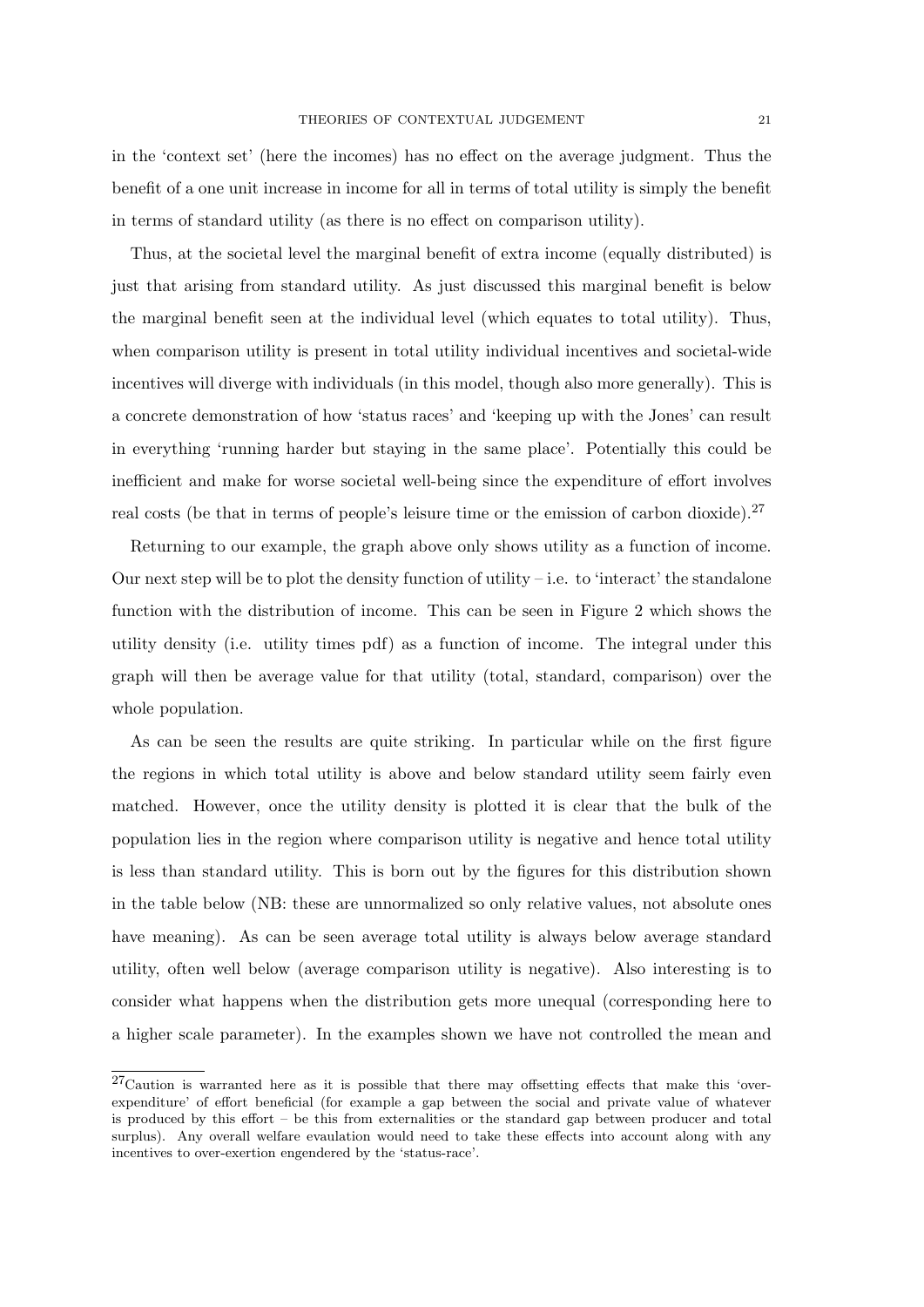

FIGURE 2. PDF of utility over the total population

|     | Scale   Mean/SD (Income)   Total Util   Std. Util   Comp. Util   Ratio |      |      |         |      |
|-----|------------------------------------------------------------------------|------|------|---------|------|
|     | 1.6/2.1                                                                | 0.65 | 0.78 | $-0.13$ | 0.39 |
| 1.5 | 3.1/9.0                                                                | 0.71 | 0.88 | $-0.18$ | 0.22 |
| 2.0 | 7.4/54.1                                                               | 0.79 | 1.0  | $-0.22$ | 0.11 |

Table 1. Mean values for main parameters of interest for various lognormal distributions (scale is the lognormal scaling parameter). Ratio is the ratio of total utility to mean income.

hence an increase in scale increases both the mean and the dispersion (as measured by the variance) of the distribution. The effects are dramatic. Increasing the scale parameter from 1.0 to 1.5 increases the mean income by almost 2 (1.6 to 3.1) but total utility by only 9%. Increasing the scale to 2.0 from 1.0 results in an approximately 400% increase in the mean income but only increases average total utility by 17%.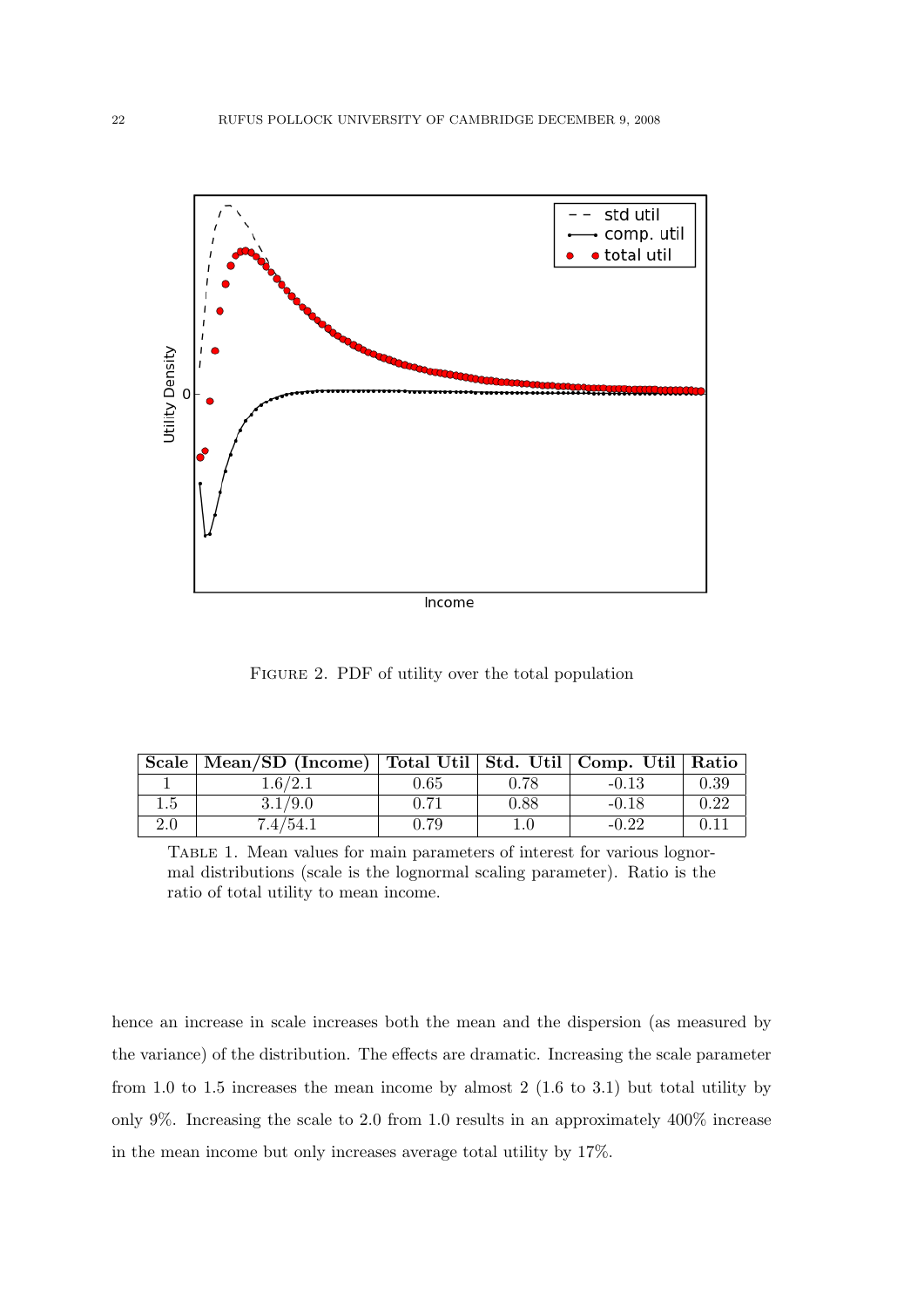#### 8. Dynamics, and the Real Effect of Races

One of the most natural applications of contextual models is to 'dynamic' situations in which the outcome is not exogenously given but endogenously determined by the choices of agents. For example, the very term 'status race' implies that agents exert effort in 'racing'. Note that, as discussed in the previous section with ('pure') contextual effects we immediately have the existence of an externality – the positional externality, arising from the fact that a change in my outcome affects not just my evaluation (utility) but that of others. From Assumption 9 (higher context outcomes negatively affect own judgement) it follows that this externality is a negative one.

The immediate implication of this, one might think, is that too much effort will be expended. That is, in any dynamic game in which agents make private choices about effort, and the resulting outcomes are judged (partially) contextually, the equilibrium level of effort will be too high.

This result is certainly true whenever there are no other externalities. However, in many cases this is not so. To illustrate consider the classic example of a patent race. Two facts are well known. First, when the private value of the innovation (the value of the patent) equals the social value – so no additional 'externalities' – there is too much 'racing' by firms – that is they spend too much on  $R\&D$  from a societal perspective. This confirms the basic point that with 'positional externalities' effort will be inefficiently high.

However, suppose also that the private value is less than the social value  $-$  as is, in fact, likely. In this situation, at least if private value falls sufficiently below social value, effort is likely to be inefficiently low, and the race, by increasing that effort is likely to move effort levels closer to the optimum. Thus, in this second case, though individual firms will feel the race makes them work too hard, from society's point of view this is all to the good.

We would note here that this same point can also be made about the classic 'status races' (see e.g. Frank (1985, 2005)). In the absence of any other effects the existence of positional (e.g. conspicuous consumption) and non-positional (e.g. leisure) goods will result in an inefficiently high use of the former and under-user of the latter. However,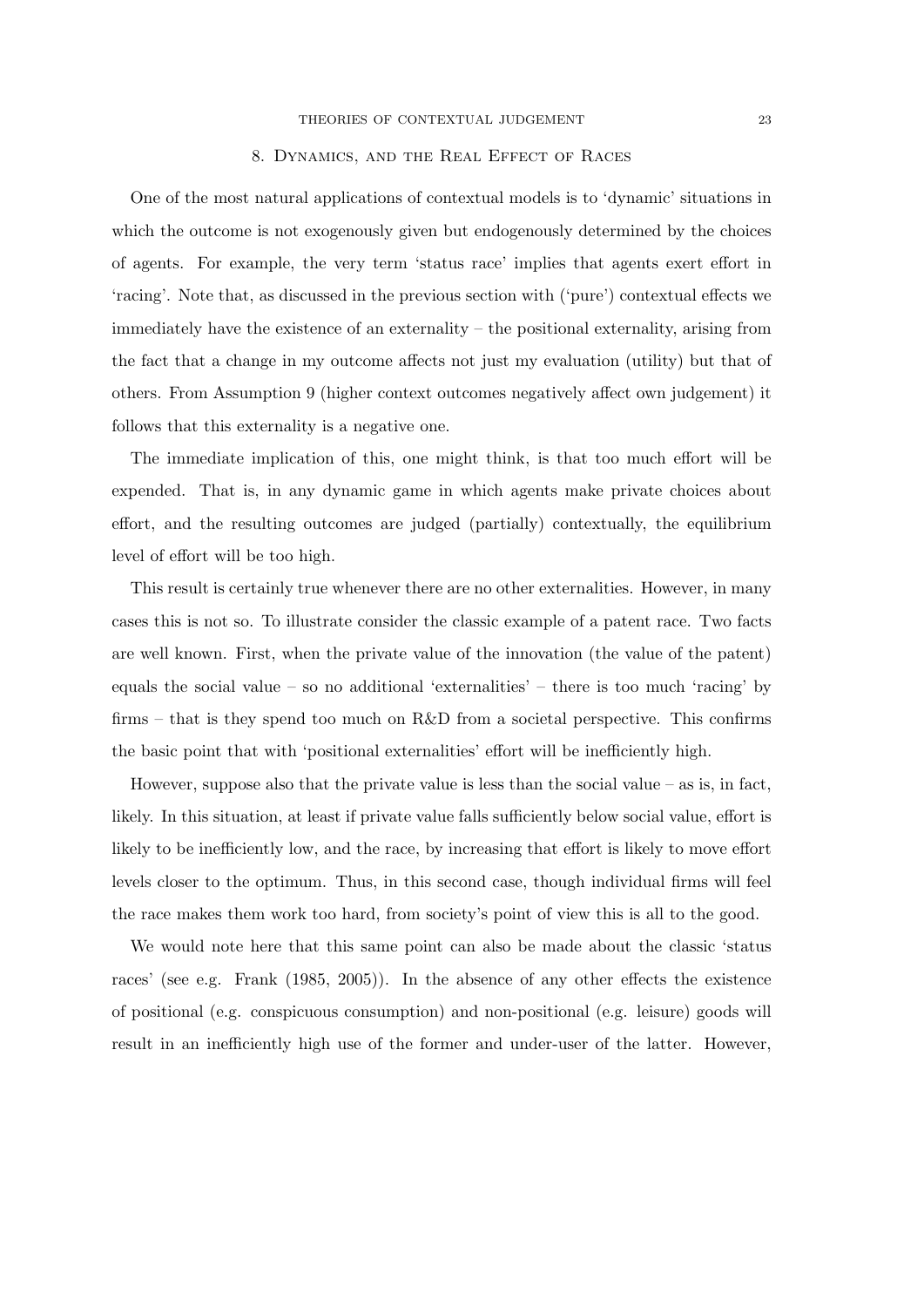allowing any kind of positive externality from the effort expended on the positional goods may change this substantially.<sup>28</sup>

Of course, the additional externality could be negative rather than positive in which case the positional externality effect and its associated over-exertion of effort, are reinforced. For example, assuming carbon emissions are a negative externality, if positional goods result in more carbon emissions than non-positional ones the negative effects of the 'positional externality' are increased by the negative effects of increased carbon output.

### **REFERENCES**

- Bordley, R. (1986). Satiation and habit persistence (or the dieter's dilemma). Journal of Economic Theory, 38(1).
- Brown, G., Gardner, J., Oswald, A., and Qian, J. (2008). Does Wage Rank Affect Employees Well-being? Industrial Relations, 47:355–389.
- Christakis, N. and Fowler, J. (2008). The collective dynamics of smoking in a large social network. New England Journal of Medicine, 358(21):2249.
- Clark, A. and Georgellis, Y. (2004). Kahneman meets the Quitters: Peak-End Behaviour in the Labour Market.
- Clark, A. E., Frijters, P., and Shields, M. A. (2008). Relative Income, Happiness, and Utility: An Explanation for the Easterlin Paradox and Other Puzzles. Journal of Economic Literature, 46(1):95–144.
- Clark, A. E. and Oswald, A. J. (1996). Satisfaction and Comparison Income. Journal of Public Economics, 61(3):359–381.
- Clark, A. E. and Oswald, A. J. (1998). Comparison-concave utility and following behaviour in social and economic settings. Journal of Public Economics, 70(1):133–155.
- Dasgupta, P. and Stiglitz, J. (1980). Uncertainty, Industrial Structure, and the Speed of R&D. The Bell Journal of Economics, 11(1):1–28.
- Frank, R. (1989). Frames of Reference and the Quality of Life. The American economic review, pages 80–85.

<sup>28</sup>To give a concrete example. Suppose my work involves developing new software products. If I do not receive the full surplus that my work produces then my working longer at the office, whether in order to keep up with the Jones or simply because everyone else is doing so, has real (positive) effects on society – that software is available sooner.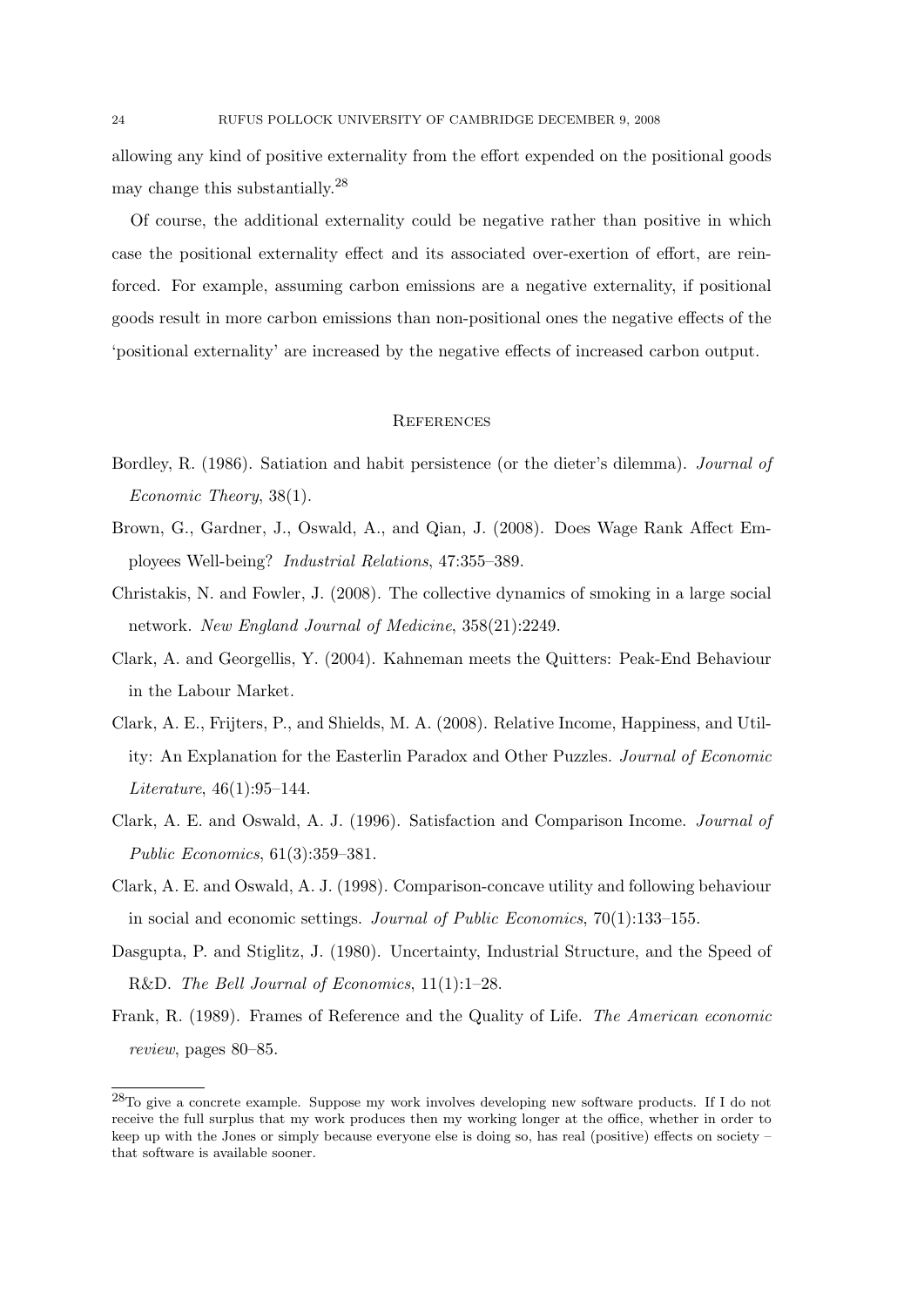- Frank, R. H. (1985). The Demand for Unobservable and Other Nonpositional Goods. American Economic Review, 75(1):101–16.
- Frank, R. H. (2005). Positional Externalities Cause Large and Preventable Welfare Losses. American Economic Review, 95(2):137–141.
- Hopkins, E. and Kornienko, T. (2004). Running to Keep in the Same Place: Consumer Choice as a Game of Status. American Economic Review, 94(4):1085–1107.
- Hopkins, E. and Kornienko, T. (2007). Status, Affluence, and Inequality: Rank-Based Comparisons in Games of Status. Levine's Bibliography 122247000000001442, UCLA Department of Economics.
- Kubler, F. (2004). Is intertemporal choice theory testable? Journal of Mathematical Economics, 40(1-2):177–189.
- Loewenstein, G. and Prelec, D. (1993). Preferences for Sequences of Outcomes. Psychological Review, 100(1):91–108.
- Loewenstein, G. and Sicherman, N. (1991). Do Workers Prefer Increasing Wage Profiles? Journal of Labor Economics, pages 67–84.
- Loury, G. C. (1979). Market Structure and Innovation. The Quarterly Journal of Economics, 93(3):395-410.
- Luttmer, E. F. P. (2005). Neighbors as Negatives: Relative Earnings and Well-Being. The Quarterly Journal of Economics, 120(3):963–1002.
- Niedrich, R. W., Sharma, S., and Wedell, D. H. (2001). Reference Price and Price Perceptions: A Comparison of Alternative Models. Journal of Consumer Research: An Interdisciplinary Quarterly, 28(3):339–54.
- Oswald, A. J. and Powdthavee, N. (2007). Obesity, Unhappiness, and The Challenge of Affluence : Theory and Evidence. The Warwick Economics Research Paper Series (TWERPS) 793, University of Warwick, Department of Economics.
- Parducci, A. (1965). Category Judgment: A Range-frequency Theory. Psychological Review, 72:407–418.
- Parducci, A. (1995). Happiness, Pleasure, and Judgment: The Contextual Theory and Its Applications. Lawrence Erlbaum Associates.
- Parducci, A. and Perrett, L. (1971). Category Rating Scales: Effects of Relative Spacing and Frequency of Stimulus Values. Journal of Experimental Psychology, 89(2):427–452.